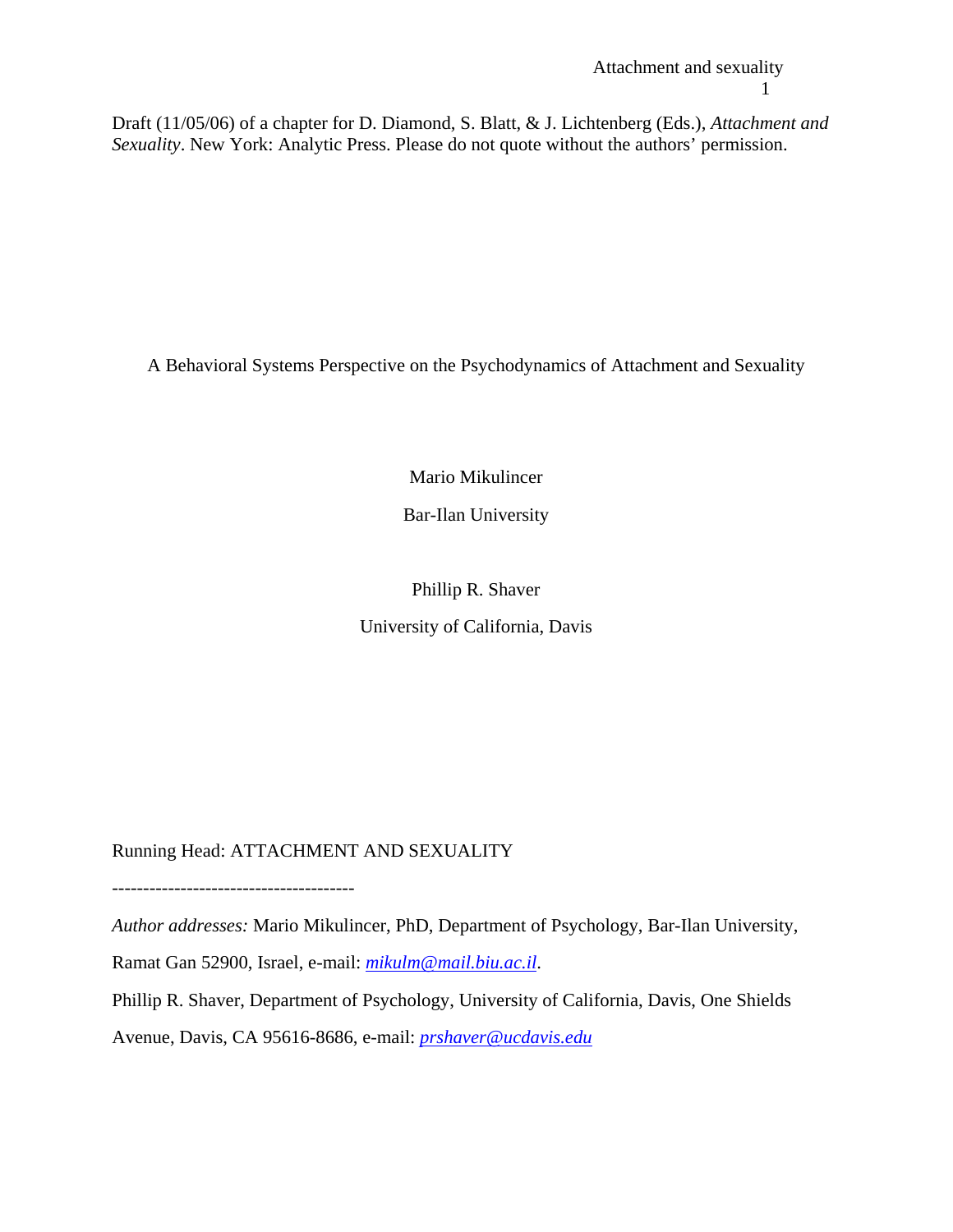#### Abstract

In this article we use Bowlby's ideas about innate "behavioral systems" to understand the psychodynamic interplay in adulthood between attachment processes and sexuality. We begin with a model of the activation and psychodynamics of the attachment behavioral system and then focus on attachment theory's explanation of both normative and individual-difference aspects of sexual-system functioning. We review research on the ways in which attachment orientation, or attachment style, contributes to the patterning of sexual motives, goals, strategies, feelings, and behaviors. We then focus on connections between sexuality and couple relationship quality, reviewing new evidence on the moderation of these connections by attachment style. Finally, we offer new ideas and present new findings from our laboratories concerning the role of attachment insecurity in failures to resolve the oedipal complex.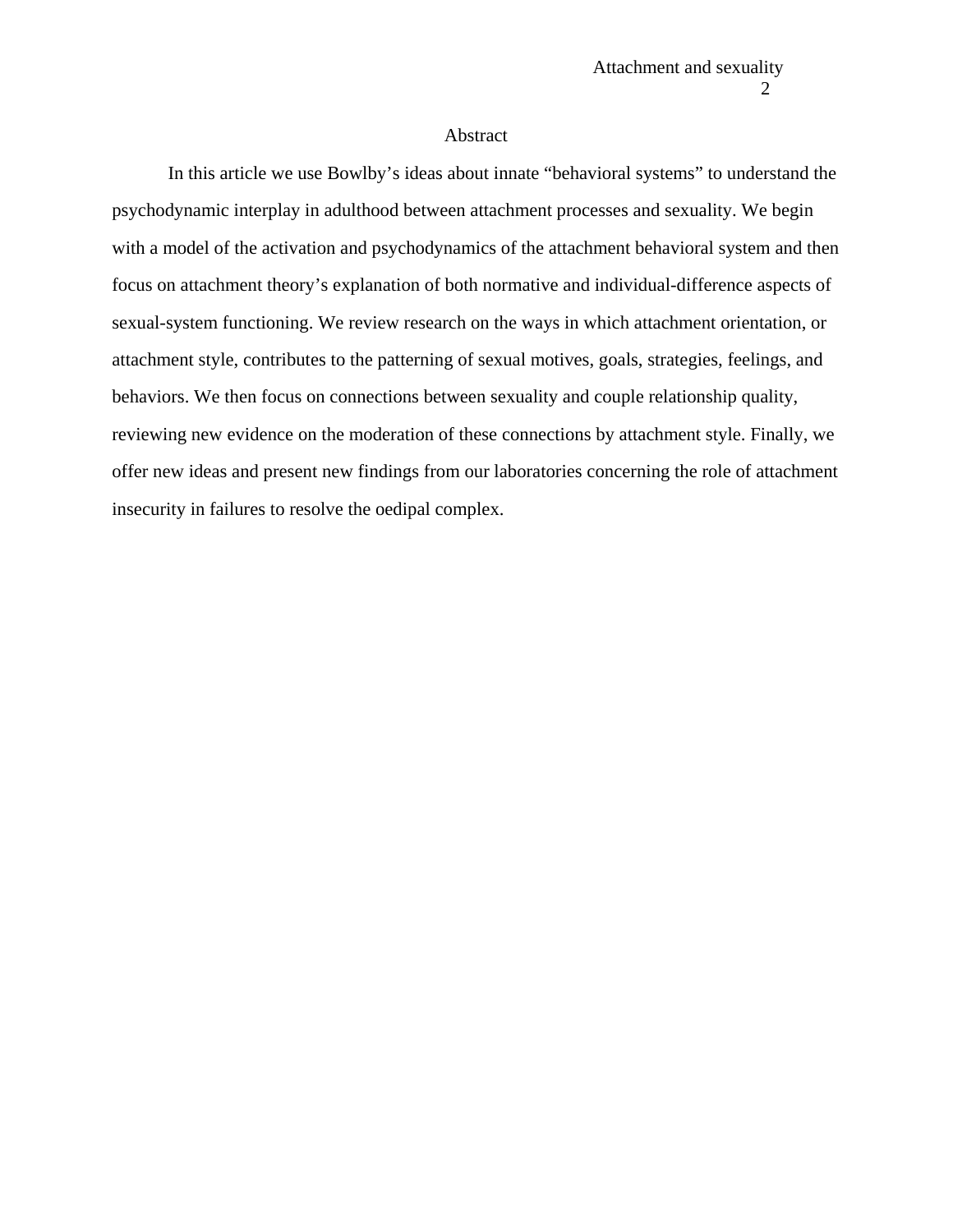"Within the psychotherapy world, the reduction of things to their sexual bedrock has moved somewhat out of fashion. As the schools of what have become known as object relations and relational psychotherapy have grown in popularity, there has been a profound recognition that individuals are seeking relationships and affirmation as much as sexual discharge or erotic release. Yet . . ." – Mark Epstein (2005), *Open to Desire: Embracing a Lust for Life*, p. 16

The tension in psychoanalysis between emphasizing either sexuality or a broader relationality persists unabated, perhaps because both are extremely important to human life and human problems. One psychodynamic theory that emerged from the object relations "school" but makes ample room for sexuality is Bowlby and Ainsworth's attachment theory. In the present article we show how the theory, when used as a guiding framework for empirical research, allows us to consider both sexuality and long-term attachment without slighting either one.

For several years we have been testing attachment theory as it applies to adult personality dynamics and close interpersonal relationships, including sexual ones (e.g., Ainsworth, 1991; Bowlby, 1988; Mikulincer & Shaver, 2003). Increasingly we have focused on Bowlby's use of the "behavioral system" construct, which he imported from primate ethology and then adapted to his own purposes (which included replacing Freud's emphasis on drives). Bowlby viewed each of several behavioral systems – e.g., attachment, exploration, caregiving, affiliation, and sex – as having evolved to accomplish a particular function. Later theorists (e.g., Cassidy & Kobak, 1988) showed how individual differences in attachment behavior can be conceptualized in terms of "hyperactivation" and "deactivation" of the attachment system. We have discovered that the same pair of concepts, hyperactivation and deactivation, can be applied to other behavioral systems, giving us a useful way to think about both individual differences in motives and the psychodynamic interplay between different behavioral systems.

In subsequent sections, we put forward a model of the activation and operation of the attachment behavioral system in adulthood, a model that addresses both optimal functioning and suboptimal functioning of the two major kinds: hyperactivation and deactivation. We then consider ways in which attachment theory characterizes normative and individual-difference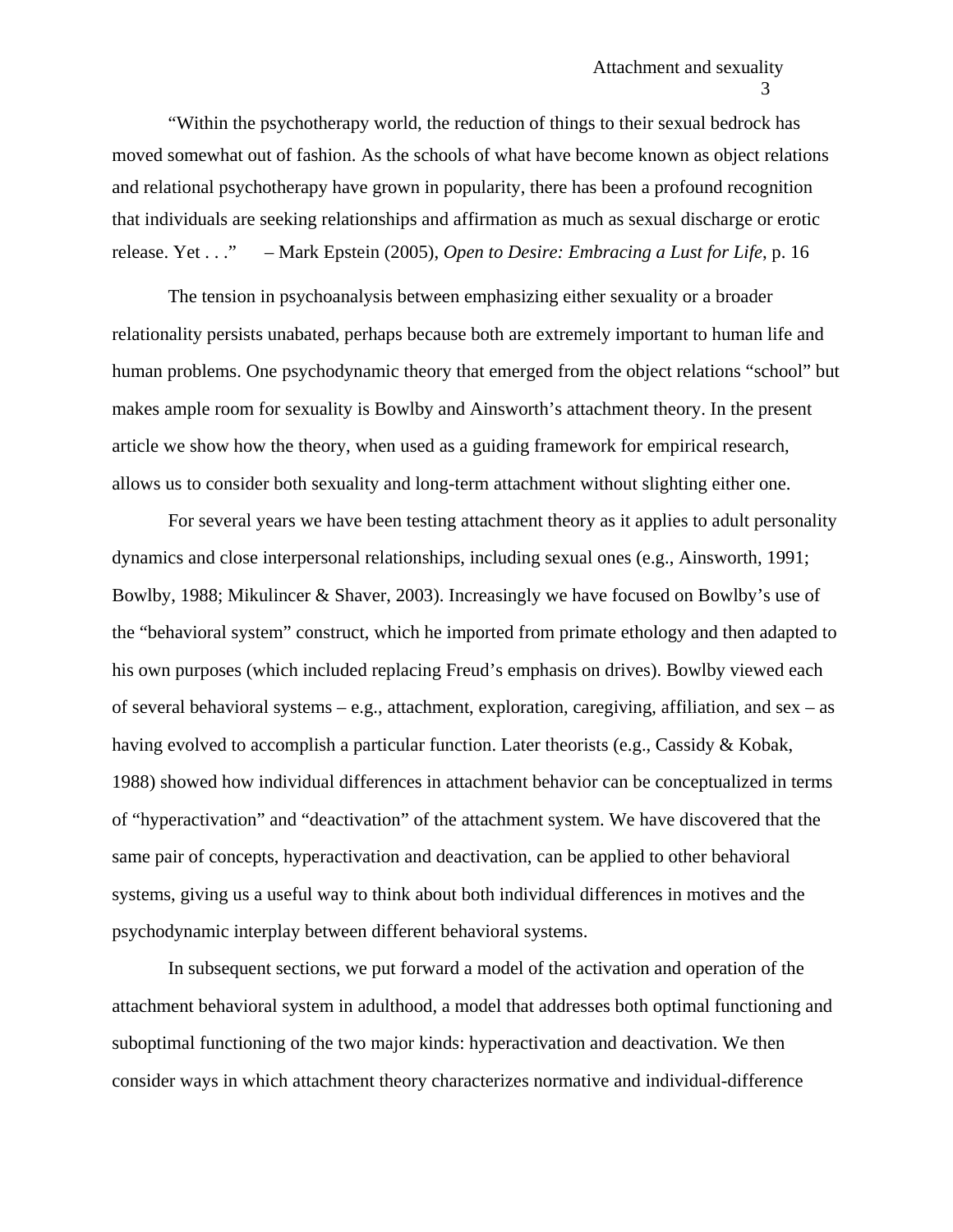aspects of sexual-system functioning. In particular, we review published evidence, present new findings from our laboratories, and propose new ideas about the ways in which the sense of attachment security and attachment-related regulatory strategies contribute to patterns of sexual behavior. We also consider how attachment processes influence sexual motives, feelings, and attitudes; the role played by attachment processes in linking sexuality and relationship quality; and the effect of insecure attachment on failure to resolve the oedipal complex. We hope that this review will both stimulate further research and contribute to clinical interventions related to sexuality and relationship functioning.

## *Attachment Theory: Basic Concepts*

In explaining the motivational basis of attachment, caregiving, and sex, Bowlby (1969/1982) borrowed from ethology the concept of *behavioral system* – a species-universal neural program that governs the choice, activation, and termination of behavioral sequences designed to produce functional changes in the person-environment relationship, which in turn increase the likelihood of survival and reproduction. For various reasons, spelled out in the first volume of his *Attachment and Loss* trilogy, Bowlby (1969/1982) preferred the cybernetic metaphor of activation and deactivation of behavioral systems to the older notion of instincts or needs, even though he acknowledged that activation of a behavioral system is often experienced subjectively as a need or as striving for a goal. (The cybernetic view places greater emphasis on environmental triggers and termination signals, and less emphasis on the autonomous buildup of instinctual impulses.)

According to Bowlby (1969/1982), the attachment system's biological function is to protect a person (especially during infancy and early childhood) from danger by assuring that he or she maintains proximity to supportive others (*attachment figures*). The goal of the system is objective protection or support and the concomitant subjective sense of safety or security (which Sroufe & Waters, 1977, called "felt security"). This double-sided (objective and subjective) goal is made salient when a person encounters actual or symbolic threats and notices that an attachment figure is not sufficiently near, interested, or responsive (Bowlby, 1969/1982). In such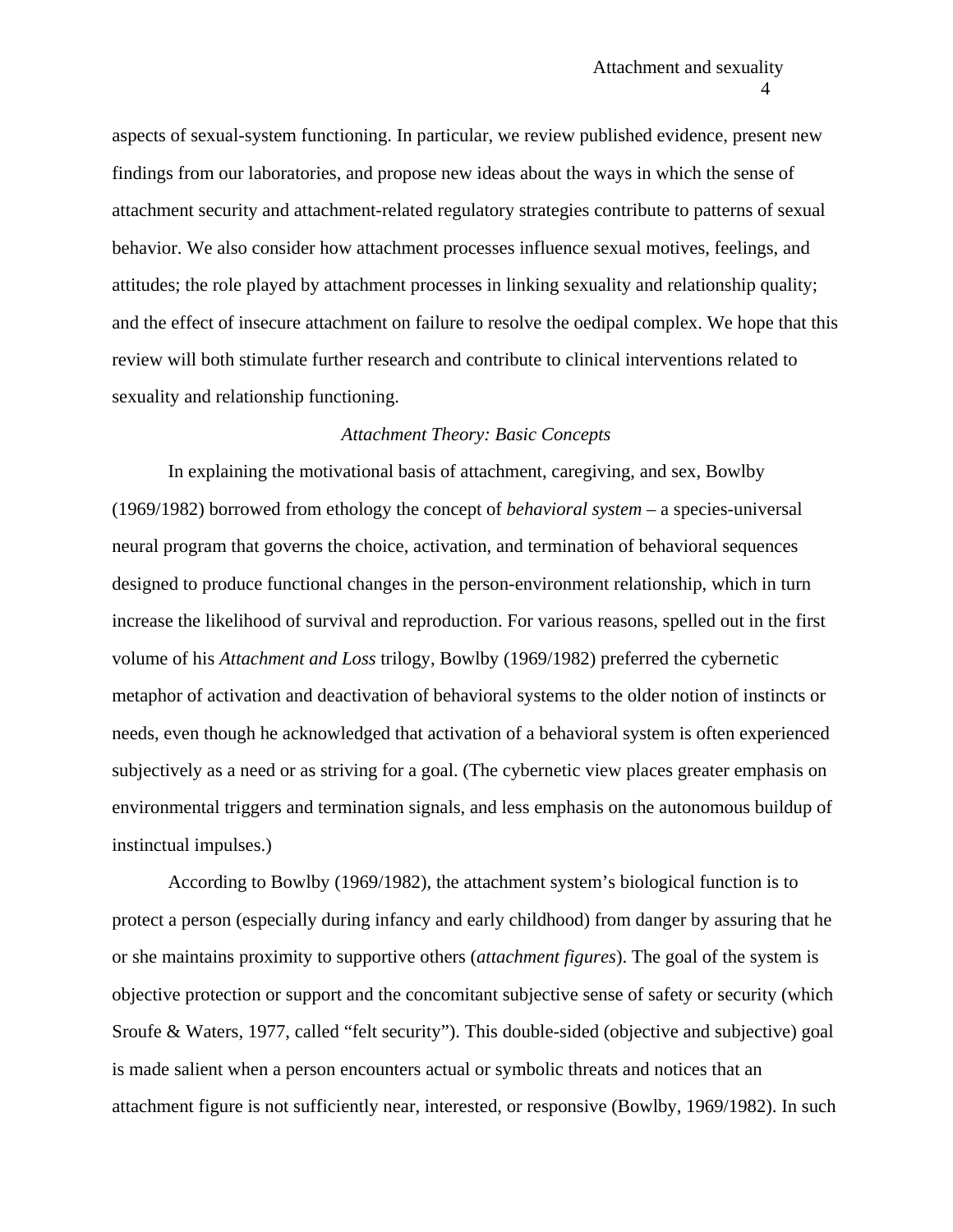cases, the attachment system is activated and the individual is driven to reestablish actual or symbolic proximity to an external or internalized attachment figure until felt security is attained. Bowlby (1969/1982, 1988) assumed that although age and development result in an increased ability to gain comfort from symbolic representations of attachment figures, no one of any age is completely free from reliance on actual others. The attachment system therefore remains active over the entire life span, as indicated by adults' tendency to seek proximity and support when threatened or distressed (Hazan & Zeifman, 1999).

Bowlby (1973) also described individual differences in attachment-system functioning that arise as a result of the availability, responsiveness, and supportiveness of attachment figures in times of need. Interactions with attachment figures who are available and responsive facilitate optimal functioning of the attachment system and promote a core, dispositional sense of *attachment security* – a sense that the world is generally a safe place, that attachment figures are generally helpful when called upon, and that it is possible to explore the environment curiously and engage effectively with other people. During these interactions, a person learns that acknowledgment and display of distress elicit supportive responses from others and that turning to others when threatened is an effective means of coping. These experiences generate positive mental representations of self and others (*attachment working models*) that increase both selfconfidence and confidence in attachment figures' willingness to provide support.

Bowlby (1988) viewed the sense of attachment security as crucial for maintaining emotional stability, developing a positive self-image and positive attitudes toward relationship partners, and forming mature, mutually satisfactory close relationships. Moreover, because the sense of attachment security implies that one can pursue goals in a safe environment and that support will be available when needed, it facilitates relaxed and confident engagement in nonattachment activities, such as exploration and sex, and thereby broadens a person's perspectives and skills and sustains personal growth and self-actualization (Bowlby, 1988).

When attachment figures are not reliably available and supportive, the sense of security is not attained, negative working models of self and others are formed, and secondary strategies of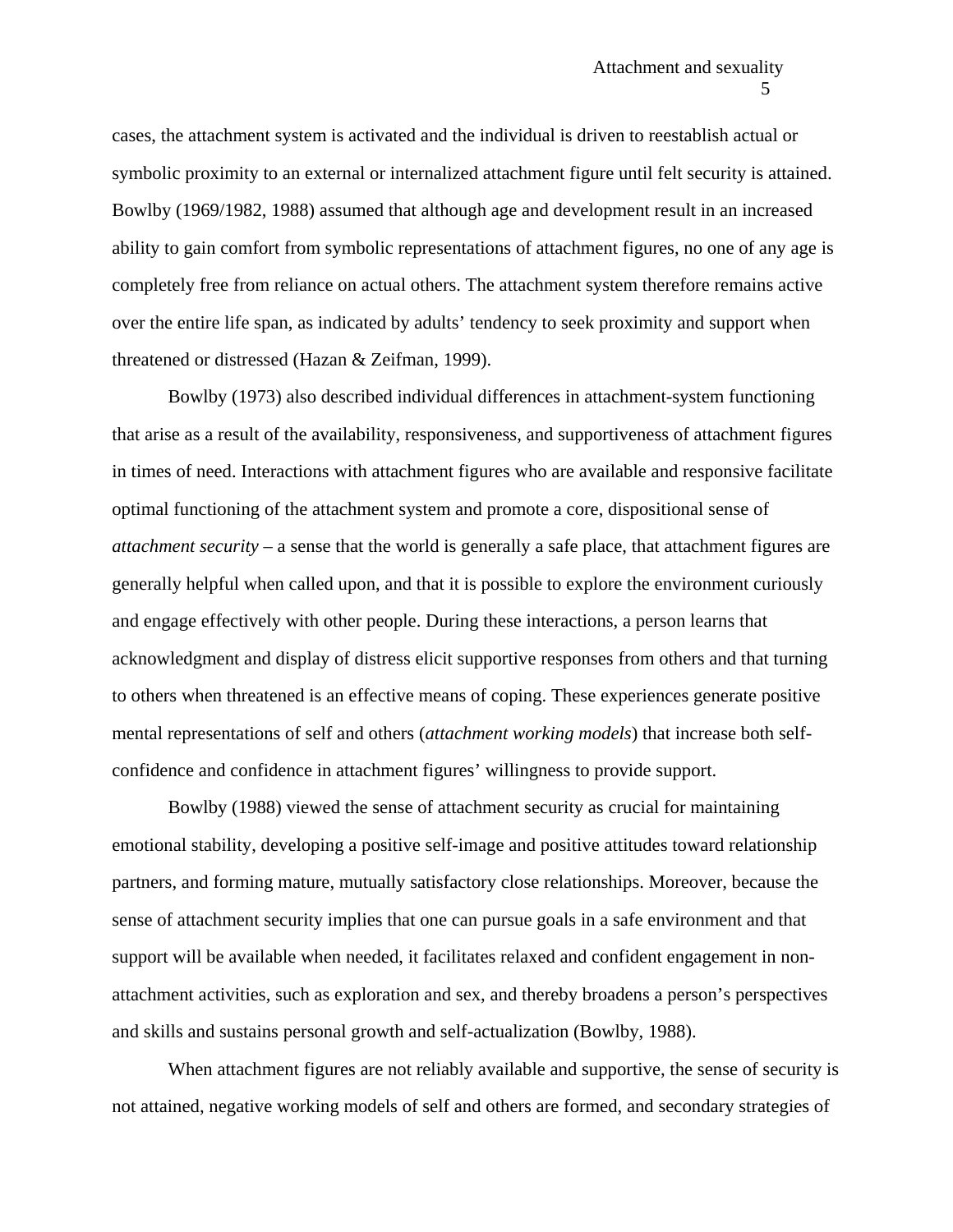affect regulation come into play. As mentioned already, these secondary strategies are of two kinds: *hyperactivation* and *deactivation* of the attachment system (Cassidy & Kobak, 1988; Mikulincer & Shaver, 2003.) Hyperactivation (which Bowlby, 1969/1982, called "protest") is characterized by energetic, insistent attempts to get a relationship partner, viewed as insufficiently available or responsive, to pay more attention and provide better care and support. Hyperactivating strategies include clinging, controlling, and coercive responses; cognitive and behavioral efforts to establish physical contact and a sense of 'oneness'; and overdependence on relationship partners as a source of protection (Shaver & Mikulincer, 2002). Hyperactivation keeps the attachment system chronically activated and constantly on the alert for threats, separations, and betrayals; it therefore unintentionally exacerbates relational conflict, heightens distress associated with attachment-figure unavailability, and reinforces doubts about one's ability ever to attain a sense of security (Mikulincer & Shaver, 2003).

Deactivation refers to inhibition of proximity-seeking inclinations and actions, suppression or discounting of threats that might activate the attachment system, and determination to handle stresses alone (a stance Bowlby, 1969/1982, called "compulsive selfreliance"). These strategies involve maintaining physical and emotional distance from others, being uncomfortable with intimacy and interdependence, ignoring or downplaying threat- and attachment-related cues, and suppressing threat- and attachment-related thoughts (Shaver & Hazan, 1993). These tendencies are bolstered by a self-reliant attitude that decreases dependence on others and discourages acknowledgment of personal faults (Mikulincer, 1998).

In examining individual differences in the functioning of the attachment system in adolescence and adulthood, attachment researchers have focused on a person's *attachment style* – the chronic pattern of relational expectations, emotions, and behaviors that results from internalization of a particular history of attachment experiences (Fraley & Shaver, 2000). Beginning with Ainsworth, Blehar, Waters, and Wall's (1978) studies of infant-caregiver attachment and continuing through Hazan and Shaver's (1987) conceptualization of romantic love as an attachment process, followed by many recent studies by social and personality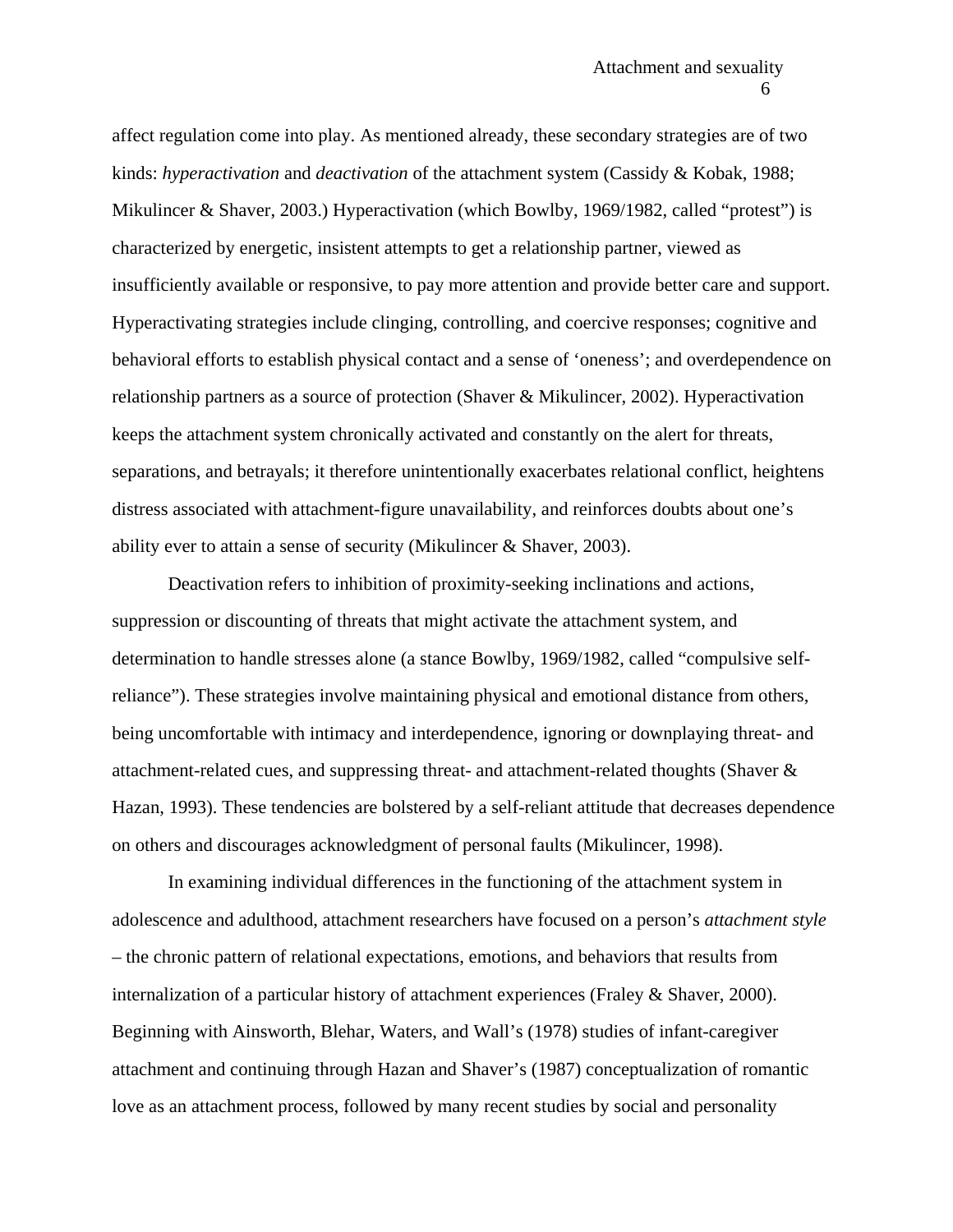psychologists (reviewed by Mikulincer & Shaver, 2003), researchers have found that individual differences in attachment style can be measured along two orthogonal dimensions, attachmentrelated *avoidance* and *anxiety* (Brennan, Clark, & Shaver, 1998). A person's position on the attachment avoidance dimension indicates the extent to which her or she distrusts others' goodwill and relies on deactivating strategies for coping with attachment insecurities. A person's position on the anxiety dimension indicates the degree to which he or she worries that relationship partners will be unavailable in times of need and relies on hyperactivating strategies for dealing with these worries. People who score low on both dimensions have a chronic sense of felt security, are likely to have had a security-supporting attachment history, and are said to be secure or to have a secure attachment style.

# *The Sexual System and Its Interplay with the Attachment System The Sexual Behavioral System*

According to attachment theory, sexual behaviors are governed by an inborn sexual behavioral system, and observable individual differences in sexual attitudes, preferences, and responses are a reflection of the activation and functioning of this system (Shaver & Hazan, 1988; Shaver & Mikulincer, in press). The major function of the sexual system is to pass genes from one generation to the next, and its innate aim (what Bowlby, 1969/1982, called its "setgoal") is to have sexual intercourse with an opposite-sex partner and either become pregnant oneself (in the case of women) or impregnate a partner (in the case of men) (Buss & Kenrick, 1998). (Because of space limitations, we forego a discussion of the special case of homosexuality, which has been considered effectively by Diamond, 2003.) This goal often becomes particularly salient when a person encounters an attractive, sexually interested, or fertile potential partner of the opposite sex. The primary strategy for achieving the set-goal is to approach such a partner, persuade him or her to have sex, and engage in genital intercourse. The smooth execution of this strategy often results in sexual encounters in which both partners gratify their sexual needs and have enjoyable, orgasmic experiences. Moreover, such encounters typically produce feelings of vitality and energy, a strong sense of self-efficacy for attracting and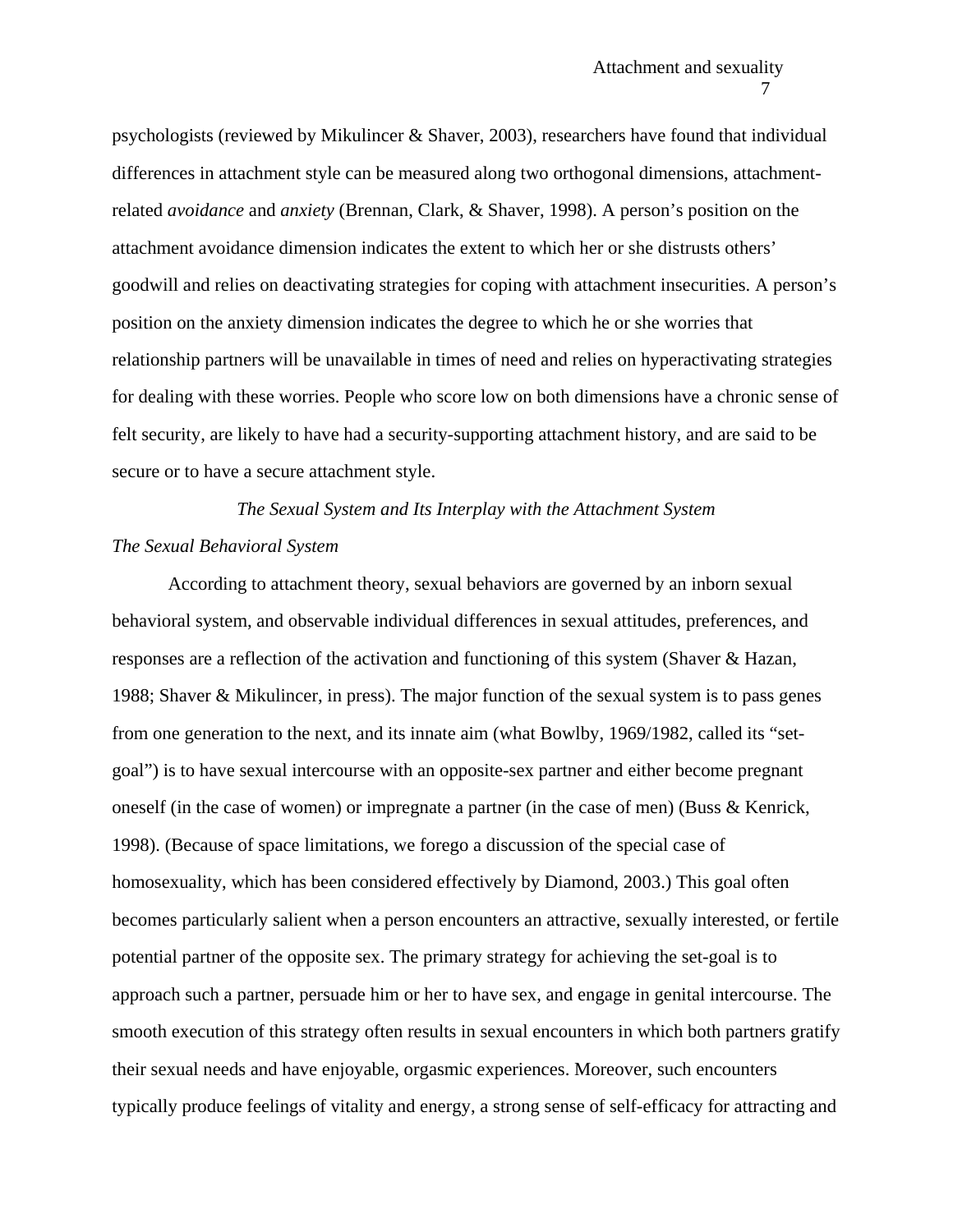interacting with sexual partners, and enhanced feelings of intimacy and communion with a particular relationship partner (Shaver & Mikulincer, in press).

In addition to considering universal aspects and functions of the sexual behavioral system, we have described the individual differences in sexual-system functioning that can result from unpleasant sexual experiences – e.g., failure to persuade a partner to have sex or having sex that does not lead to a gratifying outcome (Shaver & Mikulincer, in press). These interactions are a source of frustration, distress, and dejection; they generate doubts about one's sexual attractiveness and efficacy; and, in theoretical terms, they mean that the sexual system's primary strategy is not achieving its set-goal. As a result, the operating parameters of the sexual system must be adjusted and alternative strategies of responding to sexual stimulation are likely to be adopted. We believe that the sexual system's responses to frustration and failure, like the responses of the attachment system to failures to attain security, can be conceptualized in terms of hyperactivation and deactivation.

Hyperactivating strategies include effortful, mentally preoccupying, sometimes intrusive, and even coercive attempts to persuade a partner to have sex. When pursuing these strategies, a person can overemphasize the importance of sex, exaggerate appraisals of a partner's sexual interests or needs, and adopt a hypervigilant stance toward a partner's signals of sexual arousal, attraction, and rejection. This chronic sexual-system activation is accompanied by heightened anxiety and concerns about one's sexual attractiveness, the extent to which one is able to gratify a partner, and a partner's lack of responsiveness to one's sexual appeals. These worries may provoke intrusive or aggressive actions aimed at coercing a partner to have sex, which in turn can lead to further rejection and exacerbation of sexual-system dysfunction (Shaver & Mikulincer, in press).

In contrast, deactivating strategies are characterized by inhibition of sexual desire and an erotophobic or avoidant attitude toward sex, or by a shallow or cynical approach to sex that divorces it from other considerations, such as kindness and intimacy (Shaver & Mikulincer, in press). Deactivating sexual strategies may include dismissal of sexual needs, distancing from or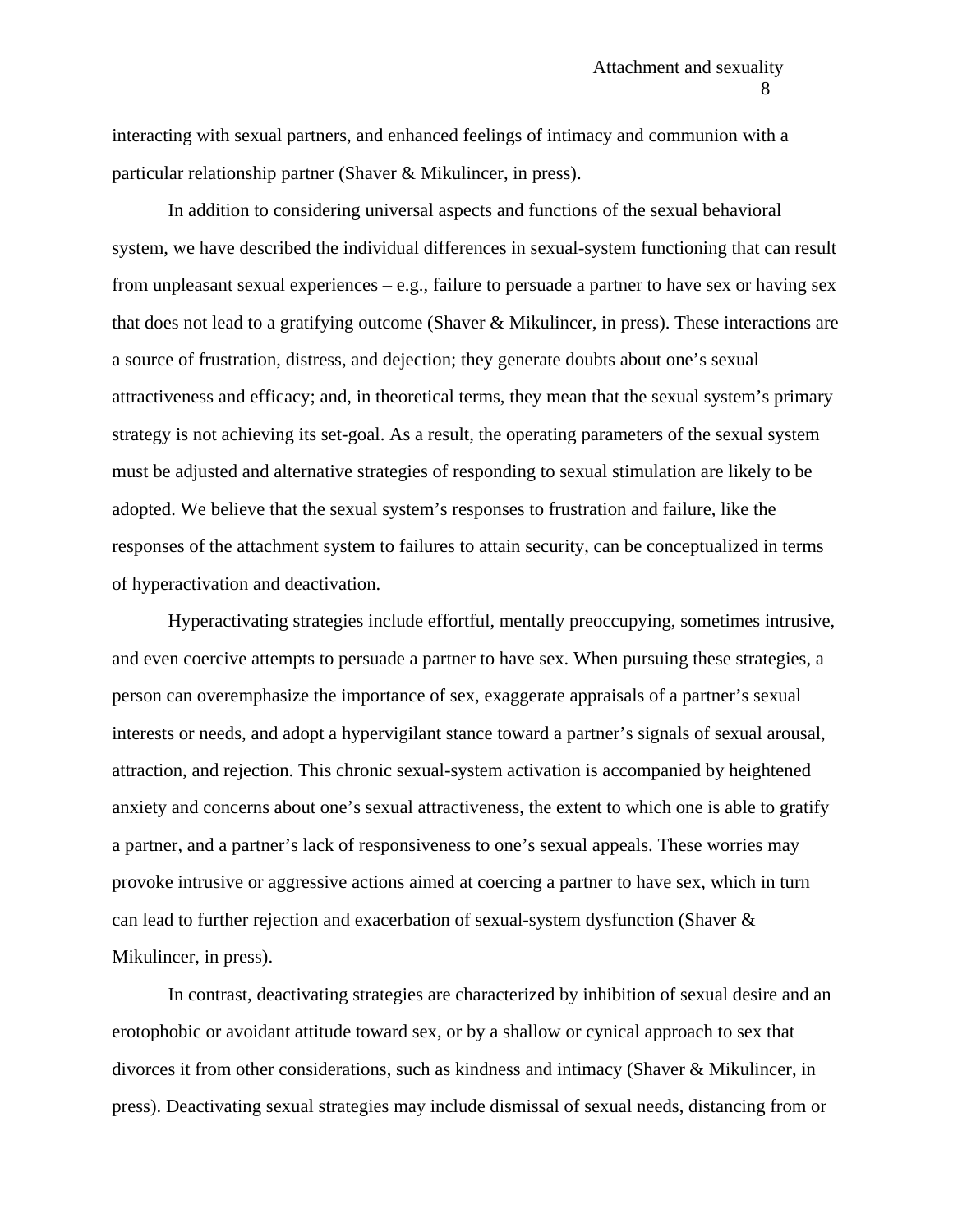disparaging a partner when he or she expresses interest in sex, suppression of sex-related thoughts and fantasies, and inhibition of sexual arousal and orgasmic pleasure. These strategies can also, paradoxically, promote sexual promiscuity powered by narcissism or a desire to elevate one's self-image or one's standing in the estimation of peers. This kind of self-promotion through sexual conquest can occur in the absence of an intense sexual drive or without much enjoyment of sex per se (Schachner & Shaver, 2004).

### *The Dynamic Interplay of Sex and Attachment*

According to Diamond (2003), the sexual system is functionally independent of the attachment system. Although long-term romantic relationships typically integrate attachment and sexual feelings and behaviors, the systems themselves have distinct origins, functions, and underpinnings. Recent studies of the brain substrates of sexuality and attachment confirm this distinctness (e.g., Bartels & Zeki, 2000; Fisher, Aron, Mashek, Li, & Brown, 2002). Moreover, sexual relations often occur without affectional bonds; sexual partners do not necessarily function as attachment figures; affectional bonding between adults is not always accompanied by sexual desire; and the search for safety and security provided by a relationship partner does not automatically transform him or her into a sexual partner. Still, the formation of an affectional bond in long-term romantic relationships is frequently initiated by infatuation and sexual attraction (e.g., Hazan & Zeifman, 1999; Sprecher & Regan, 1998). Moreover, studies of longterm dating and married couples have shown that either attachment dysfunction or sexual dysfunction can have a powerful effect on the other behavioral system (see Sprecher & Cate, 2004, for an extensive review). In other words, even though sexual and attachment behaviors are governed by functionally different systems, the systems still influence each other and contribute jointly to relationship quality and stability.

In their initial articles on "romantic love conceptualized as an attachment process," Hazan and Shaver (1987; Shaver & Hazan, 1988) generated explicit hypotheses about how individual differences in attachment-system functioning, which appear early in child development (during the first year of life), might shape the functioning of the sexual system,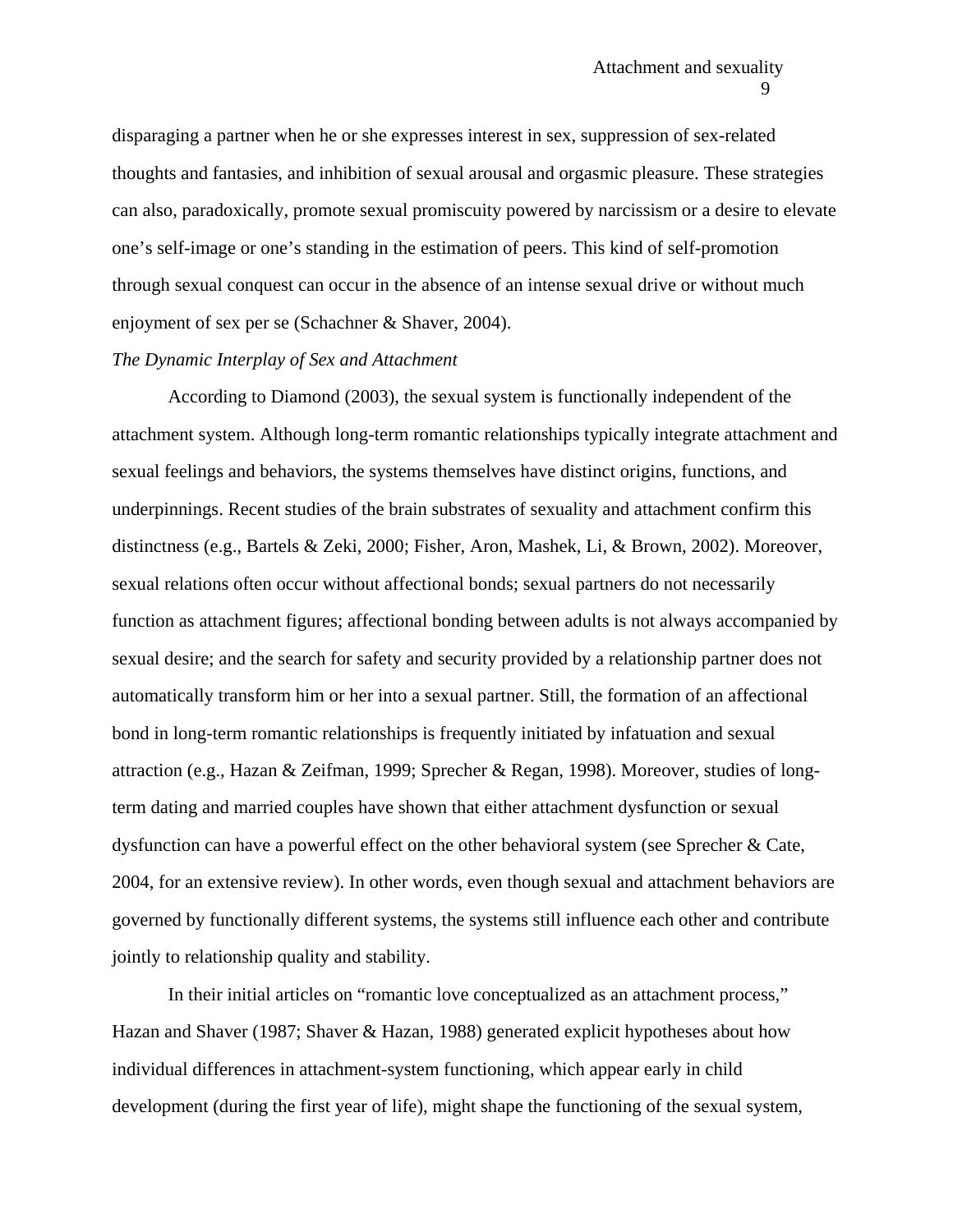which generally becomes manifest later in development, when hormonal changes initiate a capacity for full genital sexuality. Shaver and Hazan's (1988) analysis was based on Bowlby's (1969/1982) claim that, because of the urgency of threats to the self (especially during early childhood), activation of the attachment system inhibits or distorts activation of other behavioral systems and thus interferes with the activities associated with those systems. This process was most clearly demonstrated in Ainsworth et al.'s (1978) research on children's inhibited exploration in the "Strange Situation" laboratory setting, when an attachment figure was asked by the experimenter to leave the child alone in a strange room. The same kind of inhibition or distortion can occur when an anxious individual encounters an attractive, sexually interested potential relationship partner. Under conditions of threat, adults generally turn to others for support and comfort rather than thinking first about sexual attraction and orgasmic pleasure. At such times they are likely to be so focused on their wish for safety and security that they appraise a potential sexual partner as a possible protector (i.e., attachment figure) and begin to seek support rather than sexual involvement (or sometimes, support provided in the context of sexual involvement). Only when protection or support is attained and a sense of security is restored does a relatively secure person typically direct attention and energy to other behavioral systems.

In short, the aim of the sexual system is more likely to be achieved when a person is secure enough to allow him or herself to focus on sexual pleasure rather than a desire for protection. This reasoning led Shaver and Hazan (1988) to hypothesize that people who are relatively secure would be attentive to signals of sexual arousal and attraction, be able to perceive a partner's interests accurately, and therefore be able to engage in mutually satisfying genital sex.

A secure person's interaction goals (e.g., establishing mutual intimacy) and positive models of self and others foster comfort with sexuality and enjoyment of sexual intercourse. A secure person's comfort with closeness, self-disclosure, and interdependence (Shaver & Hazan, 1993) create a positive foundation for sexual relations, which are among the most intimate of human activities because they require unusually high degrees of physical closeness, potential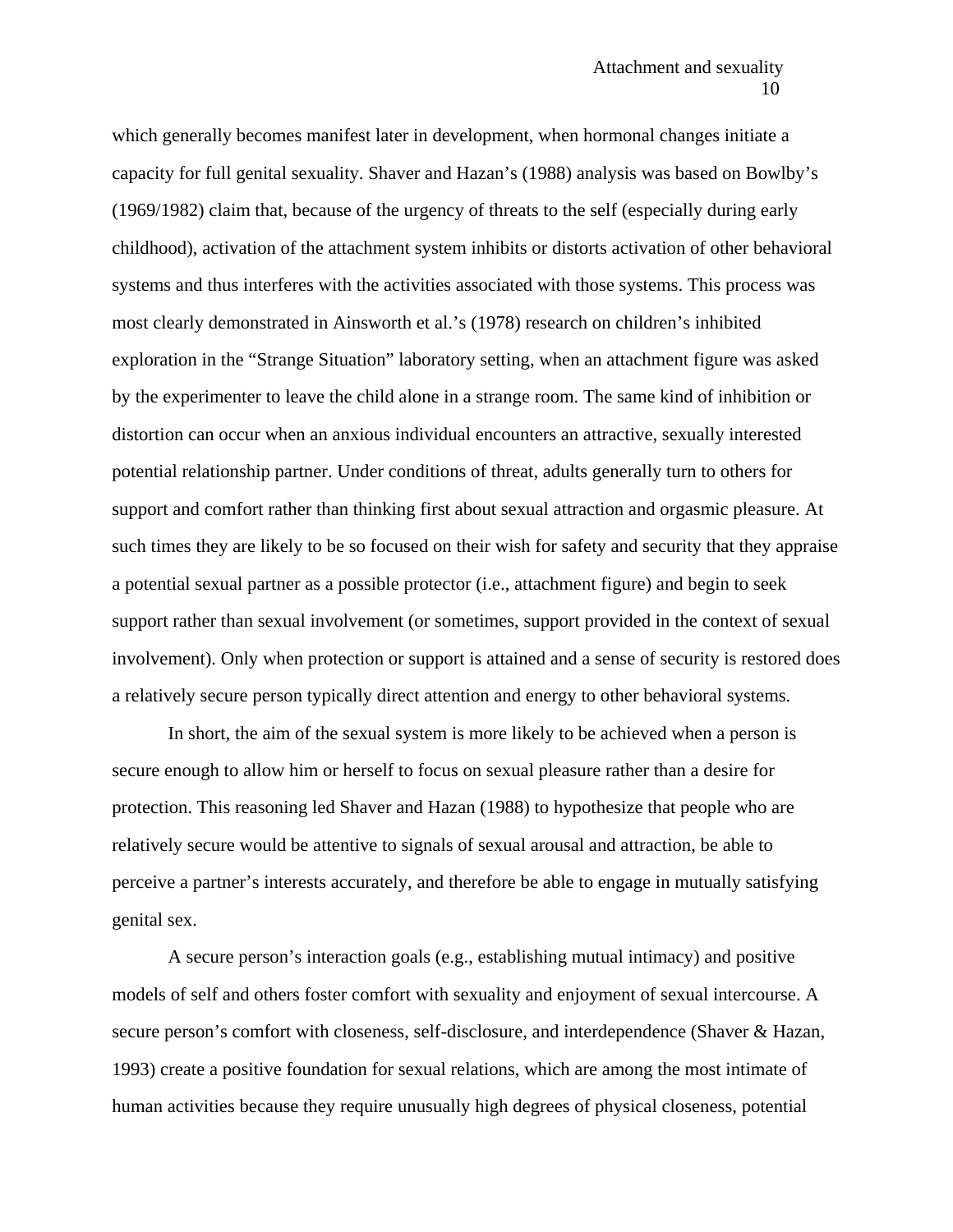vulnerability, and personal disclosure. A secure person's positive mental representations of others may make it easier to view sexual partners as caring, loving, and well-intentioned (lacking inclinations to engage in sexual coercion, violence, or exploitation), which allows him or her to enjoy sex, be intimate and caring during sexual activities, and engage in relaxed, open, and mutually satisfying sexual exploration. Moreover, a secure person's positive models of self support feelings of being loved and esteemed during sexual activities and help to maintain a sense of confidence in one's ability to gratify one's own and a partner's sexual needs. As a result, positive models of self and others allow secure adults to relax their defenses and be less preoccupied with their sexual performance, which, when combined with comfort with closeness, is conducive to "letting go" sexually and experiencing maximal orgasmic pleasure.

Beyond facilitating sexual satisfaction, intimacy, and openness, attachment security encourages the channeling of sexual desires and activities in the direction of a long-term couple relationship. During interactions with supportive attachment figures, secure individuals learn that proximity maintenance is rewarding and that interdependent relationships are conducive to need satisfaction (Mikulincer & Shaver, 2003). That is, attachment-figure availability makes salient the perceived benefits of close relationships and thus enhances the motivation to be involved in a stable long-term relationship. Securely attached people can seek fulfillment of their sexual desires within these relationships and construe sexual activities as an important means of initiating and maintaining a long-term relationship (Gillath & Schachner, in press).

Insecure adults can be expected to have more sexual problems and be less able to enjoy conflict-free sex. This does not mean, however, that anxious and avoidant people, although both are conceptualized in attachment theory as insecure, react in the same way to sexual-system activation. Whereas an anxious person's negative models of self, unsatisfied attachment needs, and worries about rejection and disapproval may interfere with a relaxed, carefree approach to sex, and may cause him or her to construe sexual activities as means of garnering support and security, an avoidant person's lack of comfort with closeness and negative models of others may interfere with sexual intimacy and encourage a more negative construal of sexual activities. In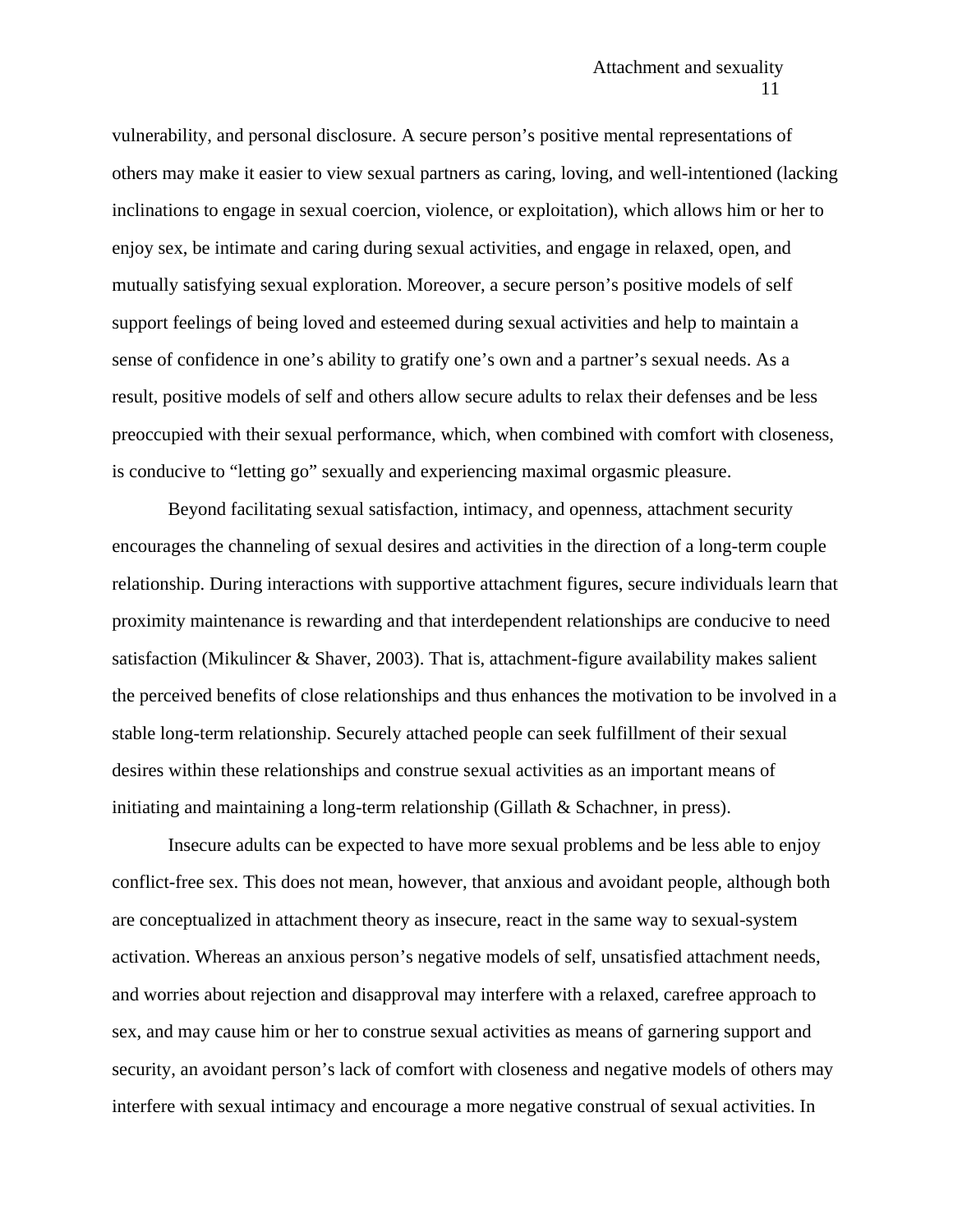other words, anxious hyperactivating strategies may intensify worries about rejection during sex and motivate intense and sometimes coercive bids for support and security, and avoidant deactivating strategies may cause distancing from sex altogether or engaging only in nonintimate sex.

Attachment anxiety may be associated with a complex, ambivalent approach to sex. On the one hand, sex is one of the most obvious routes to closeness and intimacy, which should cause anxious people to be drawn to it, viewing it as a way to fulfill unmet needs for security and love. They may use sex to gain acceptance and reduce fears of abandonment and separation. While focusing on their own wishes for protection and security, however, they may have trouble attending accurately to a partner's sexual motives and behavior. On the other hand, anxious people's negative models of self and worries about rejection and abandonment may make it difficult to relax and "let go" sexually, thereby making sexual pleasure less intense and less conflict-free.

 Avoidance, in contrast, may cause a person to remain emotionally distant from sexual partners, thereby blocking sexual intimacy. This stance may be associated with erotophobia, sexual abstinence, or a focus on nonintimate sex in casual, short-term relationships. Moreover, because deactivating strategies are associated with extreme self-reliance, personal control, and inflation of one's self-image (Mikulincer & Shaver, 2003), avoidant people may use sex to maximize control over a partner, gain social prestige, and enhance self-esteem, all with little regard for a partner's feelings. In other words, avoidant people's sexuality may be focused on their own narcissistic needs combined with dismissal of or blindness to a partner's sexual needs and preferences.

### *Empirical Evidence Concerning the Interplay between the Attachment and Sexual Systems*

When Shaver and Hazan (1988) first generated hypotheses about the interplay of the attachment and sexual systems, there was no empirical evidence documenting the ways in which attachment insecurities of the anxious and avoidant kinds might affect sex. With the progress of research on adult attachment, however, the empirical gap is being filled. In the following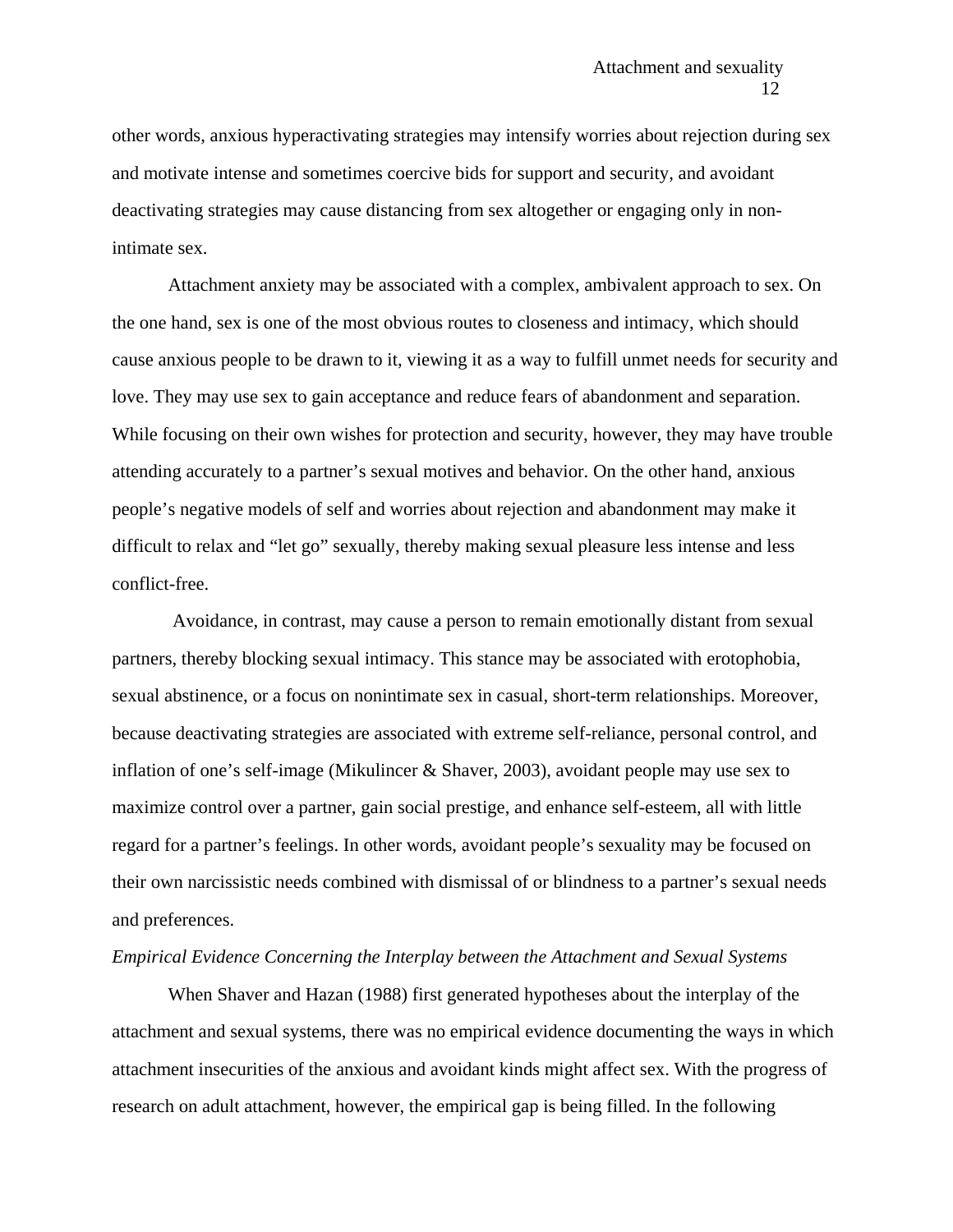sections, we present brief overviews of the accumulating evidence. Specifically, we review studies that have examined associations between attachment style and engagement in sexual activities, attitudes toward casual, uncommitted sex, the subjective experience of sexual activities, sexual self-confidence, sexual motives, sexual exploration, sexual risk-taking, and sexual coercion.

*Engagement in sexual activities.* Several studies have looked for an association between attachment style and engagement in sexual activities, providing strong support for the hypothesized inhibitory relation between avoidant attachment and sexual-system activation. In a sample of American adolescents, Tracy, Shaver, Cooper, and Albino (2003) found that avoidant adolescents were less likely ever to have had sex, engaged in fewer non-coital sexual behaviors (e.g., making out, petting) before trying intercourse, and after they did begin having intercourse, had it less frequently than less avoidant age-mates. A negative association between avoidant attachment and frequency of sexual intercourse has also been noted in studies of young adults (Bogaert & Sadava, 2002; Gentler & Kerns, 2004; Hazan, Zeifman, & Middleton, 1994) and in a diary study in which participants were asked to report all interactions with members of the opposite sex that lasted 10 minutes or longer over a 6-week period (Feeney, Noller, & Patty, 1993). Interestingly, Bogaert and Sadava (2002) found that, although avoidant individuals reported engaging less frequently in sexual activities with a relationship partner, they masturbated more frequently – a solitary activity that fits well with Bowlby's conception of "compulsive self-reliance." Certainly this form of sexual behavior drastically reduces concerns about intimacy, vulnerability, and mutual coordination with another person.

Studies have also revealed consistent gender differences in the link between attachment anxiety and sexual activities. Among men, attachment anxiety, like avoidant attachment, is associated with less frequent sexual activity over a 6-week period (Feeney et al., 1993) and with older age at first intercourse (Gentzler & Kerns, 2004). However, among women, attachment anxiety is associated with greater likelihood of ever having had sex during adolescence (Cooper, Shaver, & Collins, 1998) and with younger age at first intercourse (Bogaert & Sadava, 2002;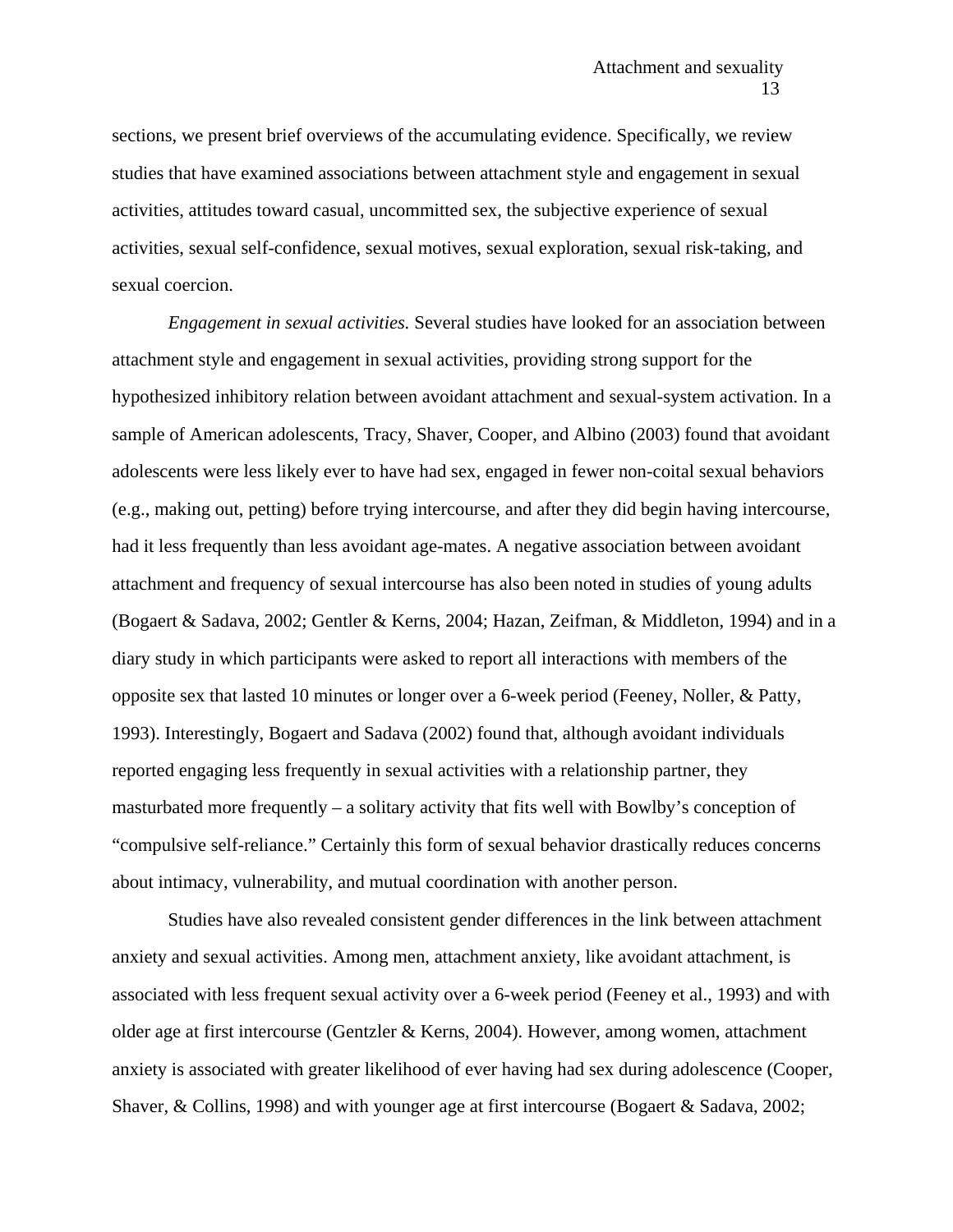Gentzler & Kerns, 2004). That is, whereas attachment anxiety seems to inhibit either sexualsystem activation or its expression in actual sexual activities among men, it increases the likelihood of sexual activity in women. This may be a consequence of traditional sex roles, which assign the role of sexual initiator to men.

*Attitudes toward casual, uncommitted sex*. Beyond abstaining from sex, avoidant individuals seem to construe sexual activities in ways that make intimacy and interdependence unlikely. Four studies assessed attitudes toward casual sex (e.g., acceptance of casual sex without love, acceptance of uncommitted sex) and consistently found that avoidant attachment is associated with more positive attitudes toward casual sex (Brennan & Shaver, 1995; Feeney et al., 1993; Gentzler & Kerns, 2004; Simpson & Gangestad, 1991). Moreover, several studies found that adolescents and young adults who scored high on avoidance were more interested in emotionless sex, less likely to be involved in sexually exclusive relationships, and more likely to have sex with a stranger and engage in "one-night stands" (Bogaert & Sadava, 2002, Cooper et al., 1998; Feeney, Peterson, Gallois, & Terry, 2000; Gangestad & Thornhill, 1997; Hazan et al., 1994; Paul, McManus, & Hayes, 2000; Stephan & Bachman, 1999). Interestingly, a similar positive attitude toward casual, uncommitted sex has been found among anxiously attached women (Bogaert & Sadava, 2002, Feeney et al., 2000, Gangestad & Thornhill, 1997).

Consistent with the notion that avoidant individuals tend to detach sex from love, intimacy, and commitment, Schachner and Shaver (2002) found that "mate poaching" (stealing someone else's mate) and being available for "poaching" – in the context of short-term but not long-term relationships – were associated with avoidance. Importantly, these associations between avoidance and signs of sexual promiscuity could not be explained by variations in libido or sexual drive (Schachner & Shaver, 2002).

In a recent series of studies, Gillath and Schachner (in press) constructed a 12-item scale to assess preference for long-term sexual mating (e.g., "I'm looking for a potential spouse and hope to get married before too long") or short-term sex (e.g., "I have no objection to 'casual' sex, as long as I like the person I'm having sex with"). They found that avoidance was associated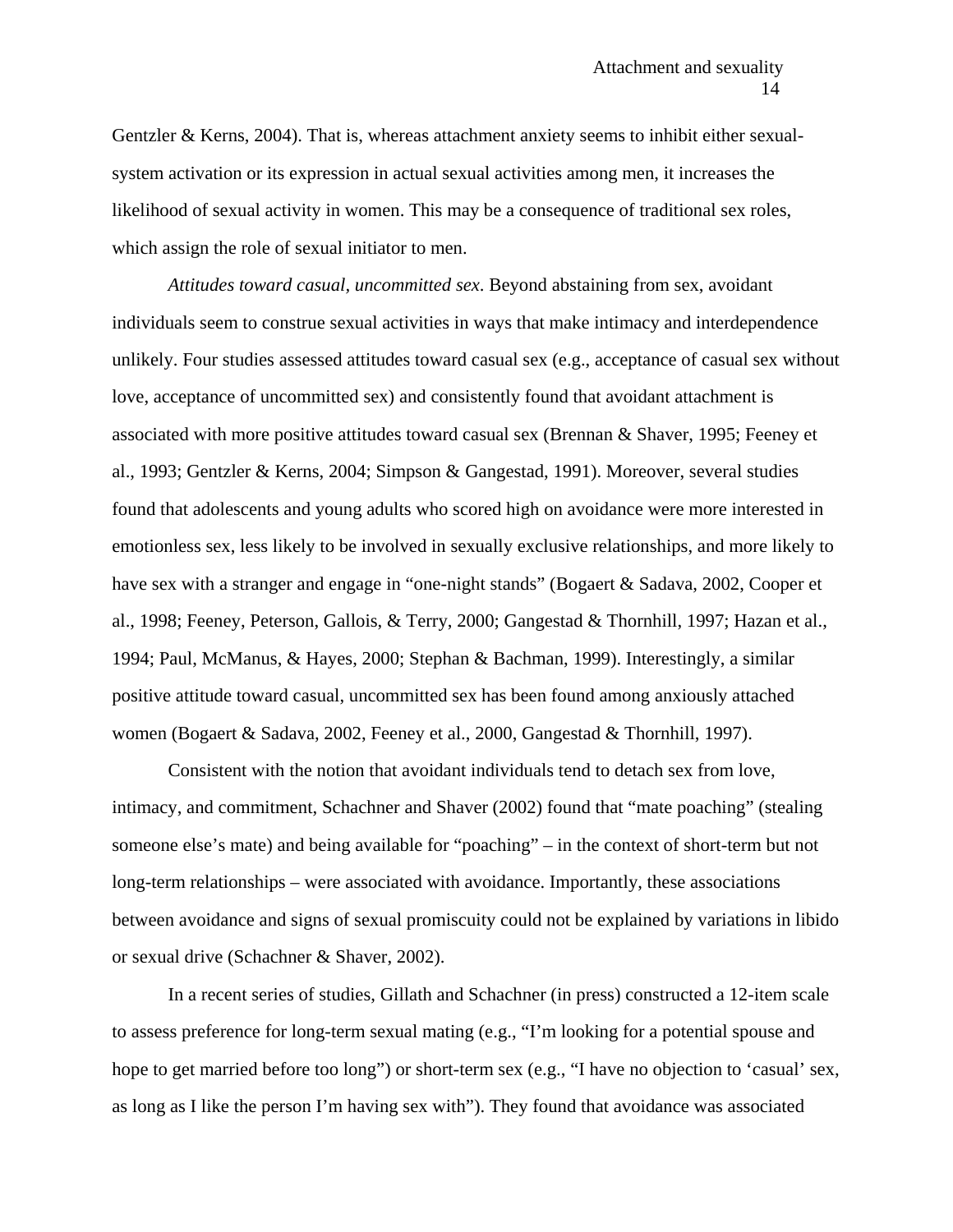with preference for a short-term rather than a long-term mating strategy. More important, whereas contextual priming of attachment security (thinking about people to whom one turns for help and support, thinking about a past relationship in which one felt secure) increased interest in a long-term sexual relationship, contextual priming of avoidance (thinking about a relationship in which one felt avoidant) increased interest in short-term sex. That is, avoidance, whether dispositional or manipulated, is associated with a preference for casual, uncommitted sex.

*The subjective experience of sexual activities*. Evidence is also available concerning attachment-style differences in the subjective experience of sexual activities. Specifically, both attachment anxiety and avoidance are associated with reports of negative feelings during sex (Birnbaum, Reis, Mikulincer, Gillath, & Orpaz, 2005; Gentzler & Kerns, 2004; Tracy et al., 2003), less enjoyment of sex (Hazan et al., 1994), and less positive appraisals of sexual aspects of oneself (Cyranowski & Andersen, 1998). However, whereas avoidant individuals tend to dismiss the importance of sex, report relatively low levels of pleasure during sex, and fail to express feelings of love and affection for their partner during sex (Birnbaum et al., 2005; Brennan, Wu, & Loev, 1998; Hazan et al., 1994; Tracy et al., 2003), anxious individuals expressed a strong desire for their partner's emotional involvement during sex (Birnbaum et al., 2005) and reported having an erotophilic orientation to sex (Bogaert & Sadava, 2002). In line with Shaver and Hazan's (1988) hypothesis, avoidance seems to be associated with a negative conception of sex, whereas attachment anxiety is associated with an ambivalent approach to sex, in which aversive feelings co-exist with wishes for sexual intimacy and love.

*Sexual motives*. Four studies have examined the association between attachment style and sexual motives, and they provide strong support for the hypothesis that attachment insecurity affects people's reasons for engaging in sexual relations. In their study of adolescent sexuality, Tracy et al. (2003) found that attachment-anxious adolescents were more likely than their less anxious peers to say they had sex to avoid a partner's rejection, and avoidant adolescents were less likely than non-avoidant ones to say they had sex to express love and affection for their partner. In addition, avoidant adolescents were more likely to say their first intercourse was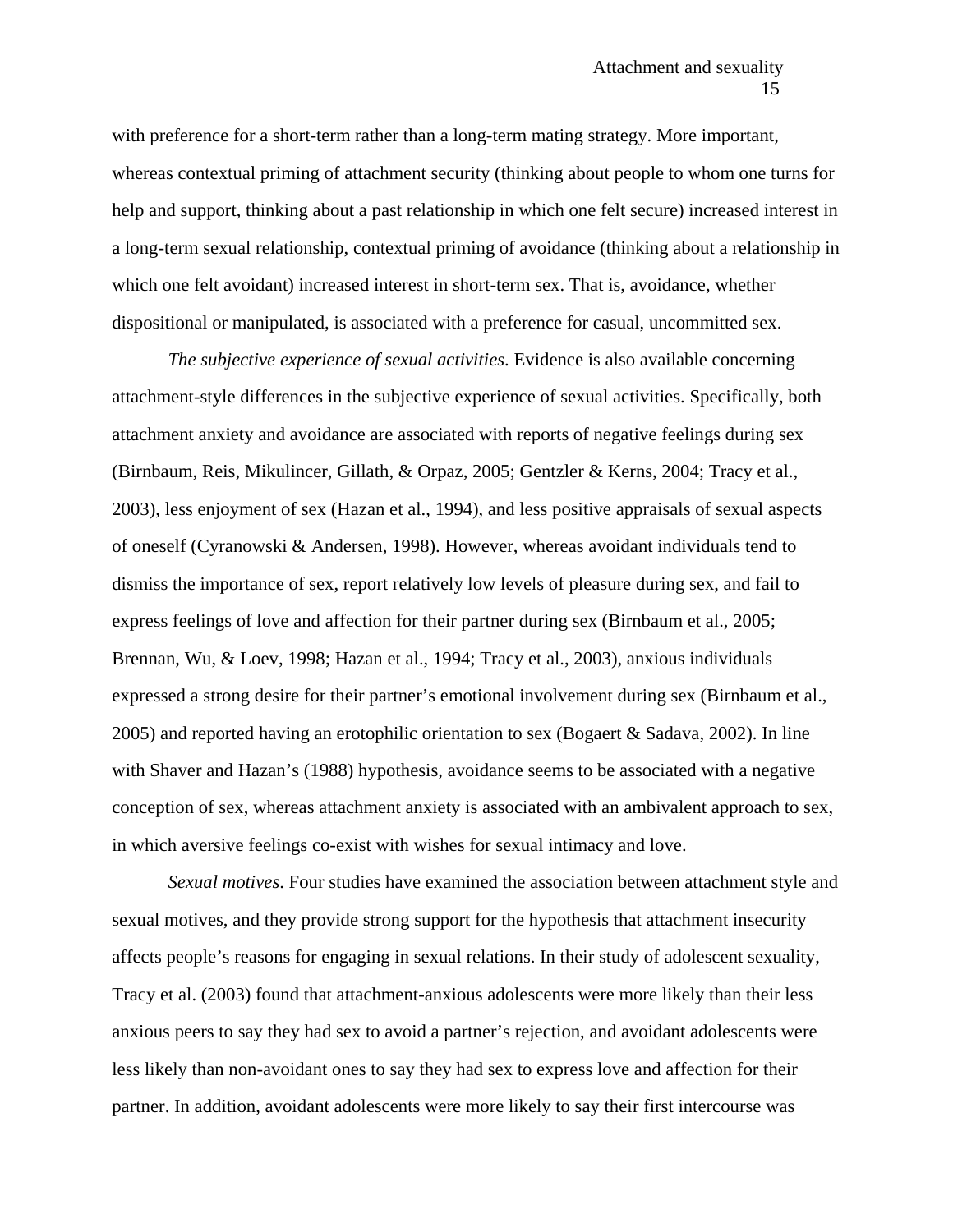motivated by a desire to lose their virginity, which might have been aimed at increasing selfesteem or peer acceptance. In an Internet survey assessing 10 motives for sex, Davis, Shaver, and Vernon (2004) extended Tracy at al.'s (2003) findings to a diverse sample of sexually active adults. Anxiously attached people were more likely to report having sex to foster closeness, gain a partner's reassurance, reduce stress, and manipulate a partner. In contrast, avoidant people were less likely to report having sex as a means of fostering closeness and gaining a partner's reassurance. Although these findings revealed which motives are not endorsed by avoidant adults, they failed to identify which motives are positively associated with avoidance and so did not reveal what motivates avoidant people to have sex.

In an attempt to fill this empirical gap, Schachner and Shaver (2004) asked a sample of young adults to complete two standard measures of sexual motivation – the Sex Motives scale (Cooper, Shapiro, & Powers, 1998) and the AMORE scale (Hill & Preston, 1996) – and found that people scoring high on avoidance endorsed more self-enhancement and self-affirmation reasons for engaging in sex. Specifically, they were more likely to have sex to fit in with their social group, to comply with peer pressure, and to be able to brag about it. In addition, replicating Davis et al.'s (2004) findings, Schachner and Shaver (2004) found that avoidant people were less likely to have sex to increase intimacy or to express affection for a partner, and attachment-anxious people were more likely to report having sex to feel loved, to avoid a partner's rejection, to feel confident and desirable, and to induce a partner to love them more.

Most of these findings were replicated in a recent longitudinal study (Cooper et al., in press) that assessed attachment orientations during adolescence and examined sexual motives 7 years later (during young adulthood). The authors also found that avoidant people's heightened endorsement of self-enhancement motives mediated their tendency to engage in casual, extrapair sex. That is, avoidant people's desire for prestige and self-affirmation attained through sexual activities, free from any desire for intimacy, seemed to encourage promiscuous, uncommitted sex.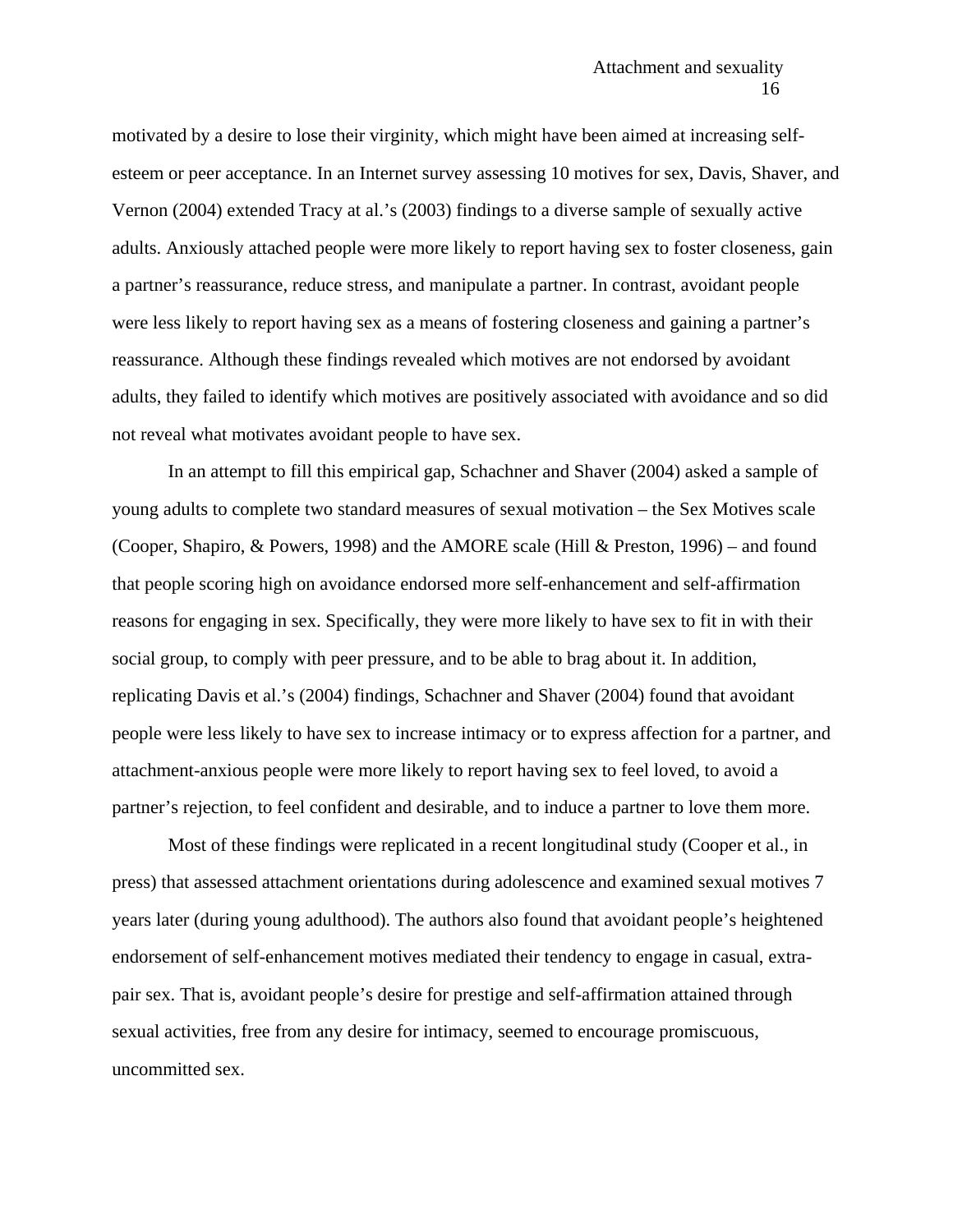Overall, research findings to date suggest that the main sexual motive of anxious and avoidant people is not to enjoy sex per se, but rather to use sex as a means to meet attachmentrelated goals. For avoidant people, minimizing intimacy and gaining social status and power seem to be the main motives; for anxiously attached people the main motives are to allay fear of rejection and abandonment while maximizing proximity, reassurance, and love.

*Sexual self-confidence*. Attachment insecurity is also likely to erode one's confidence in one's sexual attractiveness and prowess. Higher scores on attachment anxiety and avoidance are associated with lower appraisals of ability to gratify one's sexual needs (Tracy et al., 2003), lower sexual self-esteem (Shafer, 2001), and lower self-perceptions of physical attractiveness and sensuality (Bogaert & Sadava, 2002; Shafer, 2001). In addition, Feeney et al. (2000) found that people who scored relatively high on either attachment anxiety or avoidance tended to endorse a more external sex-related locus of control, and to feel that sexual relations are controlled by the partner or situational factors. Attachment anxiety has also been associated with lower self-appraisals of ability to negotiate sexual encounters (Feeney et al., 2000), stronger concerns about sexual performance (Hazan et al., 1994), and more worries about losing sexual partners (Schachner & Shaver, 2002). Perhaps these worries explain the findings reviewed above concerning anxiously attached women's heightened sexuality as well as Davis and Vernon's (2002) finding that such women are more likely than less anxious women to have cosmetic surgery to increase their physical attractiveness.

*Sexual communication and exploration*. Research indicates that attachment anxiety and avoidance are associated with less willingness to experiment sexually within a romantic relationship (Hazan et al., 1994) and less openness in discussing contraception, safe sex, and other sexual matters with a partner (Feeney et al., 2000). These findings were conceptually replicated by Feeney, Hohaus, Noller, and Alexander (2001), who found that attachment insecurity at one point in time predicted less open sexual communication 9 months later in a sample of married couples making the transition to parenthood and in a sample of married couples without children. Feeney, Kelly, Gallois, Peterson, and Terry (1999) also found that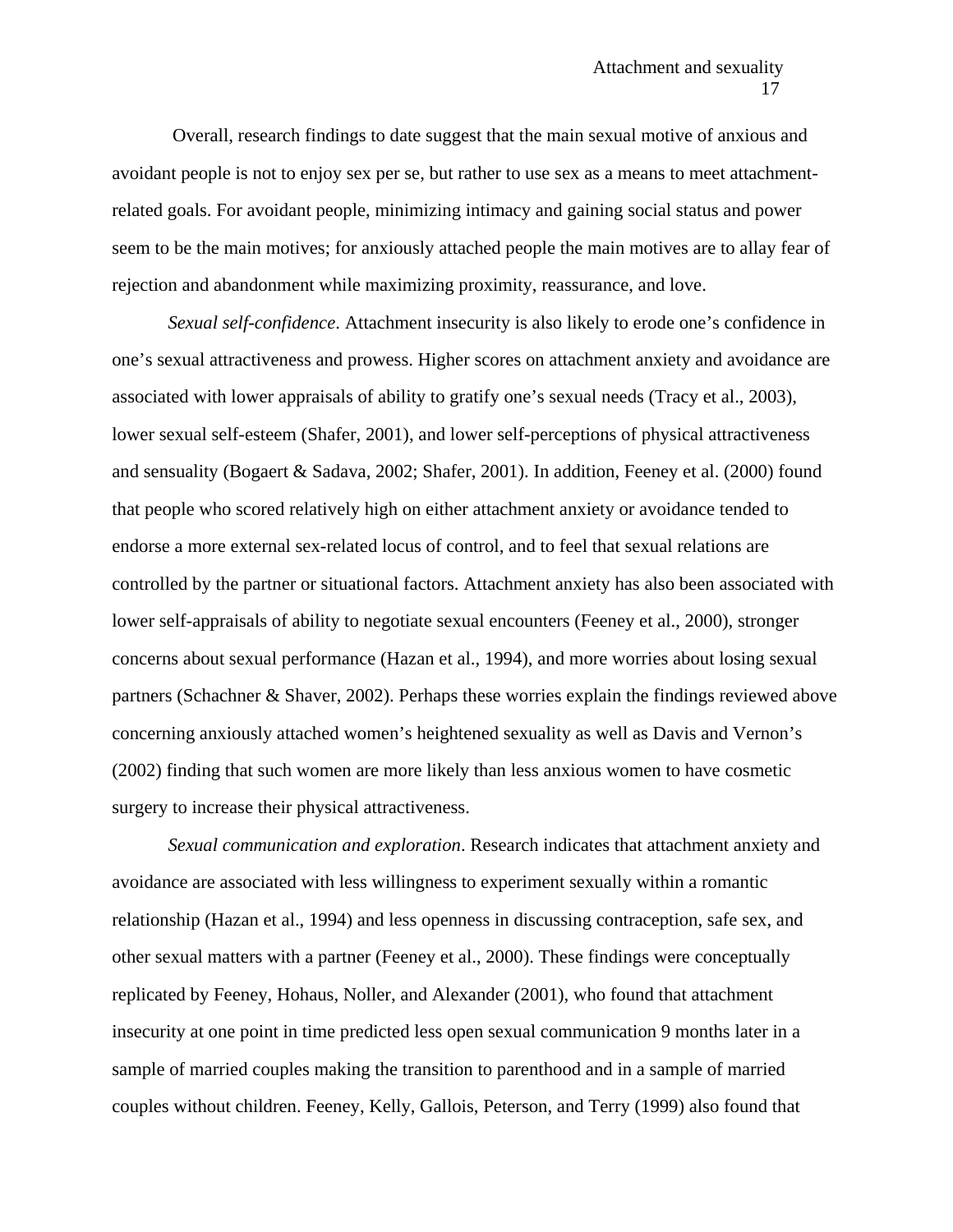attachment anxiety, but not avoidance, was associated with reluctance to speak with sexual partners about AIDS-related issues. Overall, the findings support the hypothesis that attachment insecurity impairs open and relaxed patterns of sexual exploration and communication.

*Safe sex practices*. Several studies indicate that attachment anxiety interferes with safe sex. Specifically, more anxious adults have more negative beliefs about condom use (e.g., condoms are boring; they reduce intimacy), are less likely to use condoms, report a lower perceived risk of contracting AIDS, and are less willing to change their risky sexual practices (Bogaert & Sadava, 2002; Feeney et al., 1999, 2000). In addition, attachment anxiety is associated with higher rates of unplanned pregnancy among adolescent girls (Cooper et al., 1998) and, among people who are HIV-positive, with having unprotected sex (Ciesla, Roberts, & Hewitt, 2004). It therefore seems likely that anxiously attached people's desire for closeness and merger with sexual partners, or their reluctance to "turn off" their partners, causes them to risk their own and their partners' health. Interestingly, people who score high on attachment avoidance report more positive attitudes toward condoms and are more likely to use them (Feeney et al., 2000) – one case in which selfishness and willingness to forego complete intimacy may be health-promoting.

*Sexual coercion*. Attachment insecurity has been implicated in both victims' responses to sexual coercion and perpetrators' use of coercive sexual tactics. Tracy et al. (2003) and Gentzler and Kerns (2004) found that higher attachment anxiety and avoidance scores were associated with higher rates of physical coercion on the part of sexual partners and more involvement in unwanted but consensual sex. Impett and Peplau (2002) also found that women scoring high on attachment anxiety were more accepting of unwanted sex portrayed in hypothetical scenarios. These authors also found that anxiety and avoidance in sexually active women were related to different reasons, or motives, for accepting unwanted sex. Whereas anxiously attached women more often accepted unwanted sex to reduce relational conflicts and avoid rejection and abandonment, avoidant women more often had unwanted sex to avoid intimate and selfdisclosing discussions about relational issues. For anxious women, acceptance of unwanted sex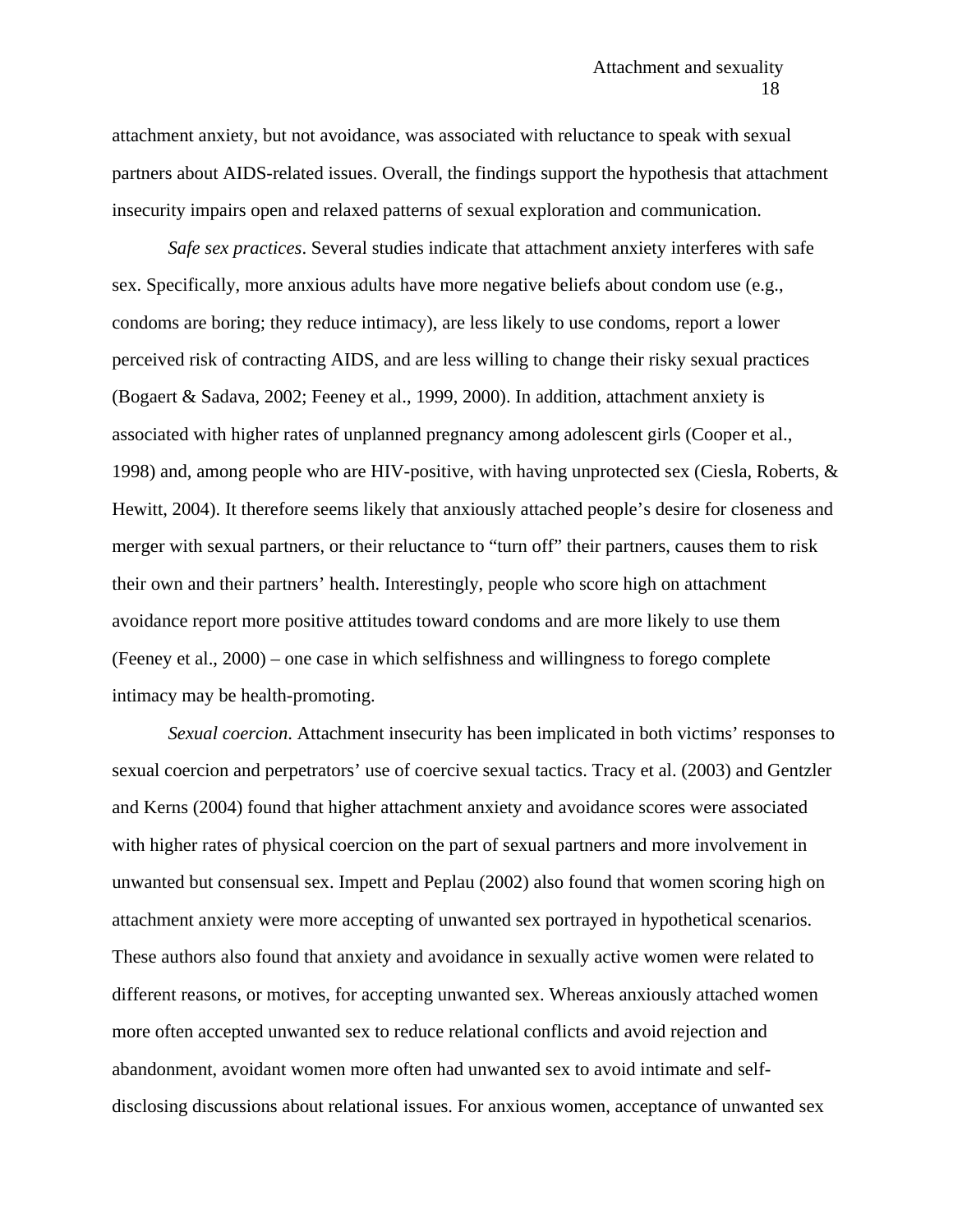is another way to maintain a form of closeness and assuage fears of abandonment; for avoidant women, it is another way to avoid intimacy and self-disclosure.

Three studies have shown that both attachment anxiety and avoidance are associated, in men, with using physical force and other coercive strategies in the context of sexual relations (Smallbone & Dadds, 2000, 2001; Tracy et al., 2003). For anxious men, who have difficulty articulating their strong desires for love, attention, and reassurance (see Feeney, 1999, for a review), coercive sexual behavior may be a means to gain or regain proximity to what they perceive to be an unreliable or insufficiently responsive partner. In such cases, sexual coercion can be viewed as a dysfunctional form of "protest" behavior (Bowlby, 1969/1982) precipitated by attachment-related threats, such as interpersonal conflict and signs of rejection or betrayal. For avoidant men, sexual coercion may be another means of gratifying a need for selfaffirmation, potency, and dominance. Additionally, sexual coercion may be a way to sidestep mutuality and psychological intimacy during sexual intercourse.

*Summary*. Stepping back from this broad sampling of preliminary evidence on attachment style and sexuality, we see that attachment anxiety and avoidance are both associated with theoretically predictable and coherent patterns of sexual motives, cognitions, and behaviors. Anxious individuals tend to sexualize their desire for acceptance, affection, and security, thereby assimilating sexual desire to their hunger for secure attachment. Unfortunately, this subordination of sexuality to attachment goes hand in hand with lack of sexual self-confidence, unsafe sex practices, and the use of coercion, which in turn, ironically, undermine genuine intimacy and mutuality and increase the likelihood of disappointing sexual encounters and the eventual breakup of what were hoped to be stable, mutually satisfying couple relationships. Avoidant people's discomfort with closeness and negative models of others sometimes cause them to abstain from sexual intercourse, rely on masturbation, engage in casual, uncommitted sex, experience various forms of discomfort during sex, forego mutual sexual exploration, and seek self-enhancement or peer admiration through sex.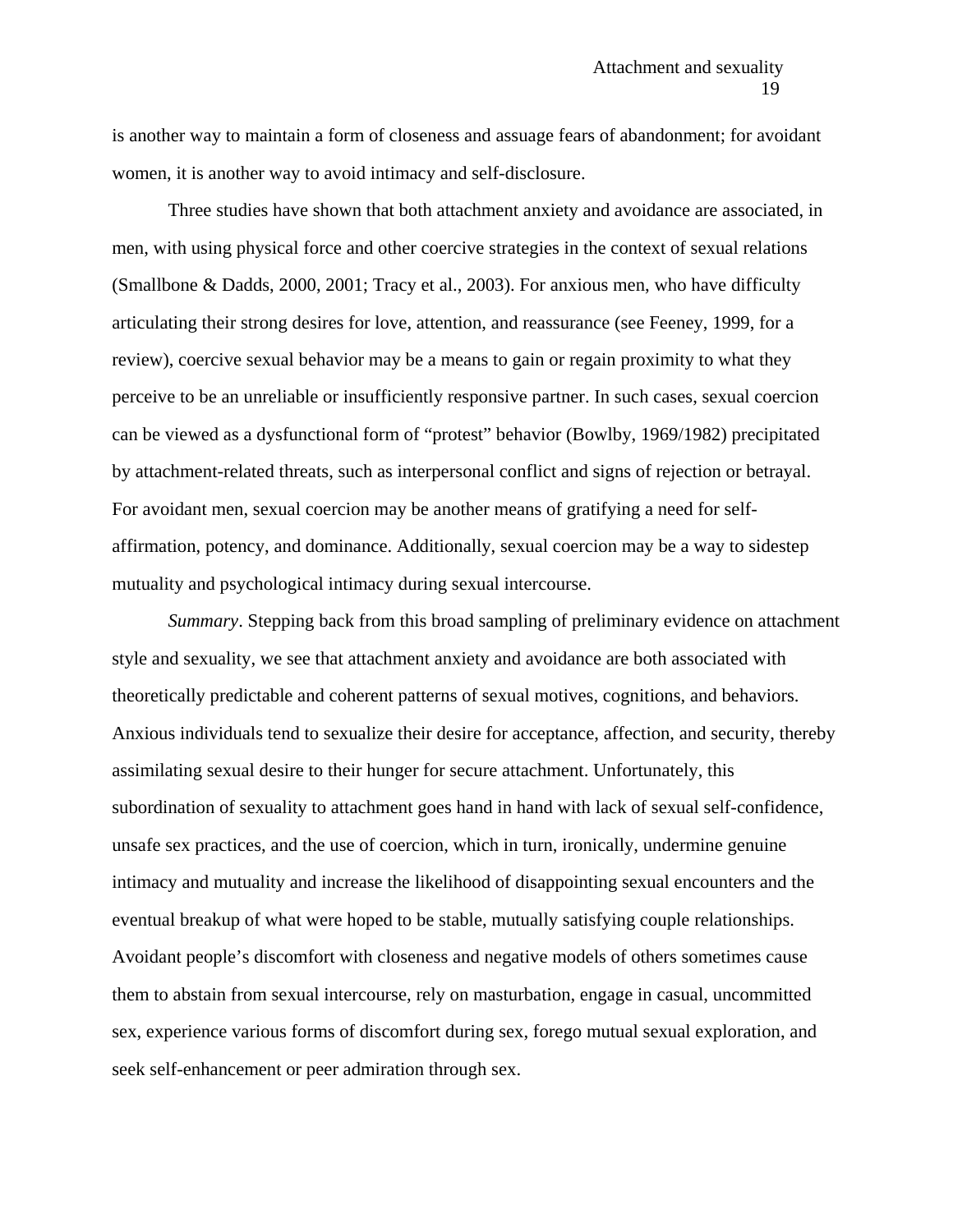### *Attachment, Sex, and Relationship Quality*

Beyond biasing sexual-system functioning, attachment insecurities distort the potential contribution of sexuality and sexual intercourse to relationship quality and satisfaction. Both clinical observations and empirical studies indicate that sexual dysfunctions heighten relational tensions and increase conflict; moreover, relational conflicts can interfere with sexual desire and satisfaction (see Metz & Epstein, 2002; Sprecher & Cate, 2004, for reviews). Nevertheless, the empirical findings have not always been consistent or strong, and most of the studies suffer from methodological problems (e.g., cross-sectional designs) that prevent valid assessment of the associations between sex and relationship quality (Sprecher & Cate, 2004).

Recently, Birnbaum et al. (2005) proposed that attachment anxiety moderates the bidirectional link between sexuality and relationship quality. They reasoned that, since anxiously attached people have sex to meet needs for security and affection (see our summaries, in earlier sections, of attachment-style differences in sexual motives), they are likely to rely heavily on sexual experiences when assessing relationship quality. That is, anxiously attached people are likely to equate gratifying and orgasmic sexual experiences with a sense of being loved, valued, and protected, which temporarily quells their fears of rejection, unlovability, and abandonment. By the same token, they are likely to interpret frustrating and disappointing sexual experiences as signs or portents of their partner's disapproval and revulsion, which can easily be viewed as omens of abandonment. Based on this theoretical analysis, Birnbaum et al. (2005) hypothesized that attachment anxiety would amplify the effects of sexual experiences on perceived relationship quality.

They also hypothesized that attachment anxiety would amplify the effects of positive and negative interactions with a partner on the quality of a person's sex life. This hypothesis is based on empirical findings showing that anxiously attached people's relational worries tend to be carried over into the sexual realm, eliciting doubts about sexual self-confidence and leading to conflicts, acceptance of unwanted sex, or the use of coercive tactics. As a result, positive interactions with a partner before sexual intercourse, which reduce relational worries and create a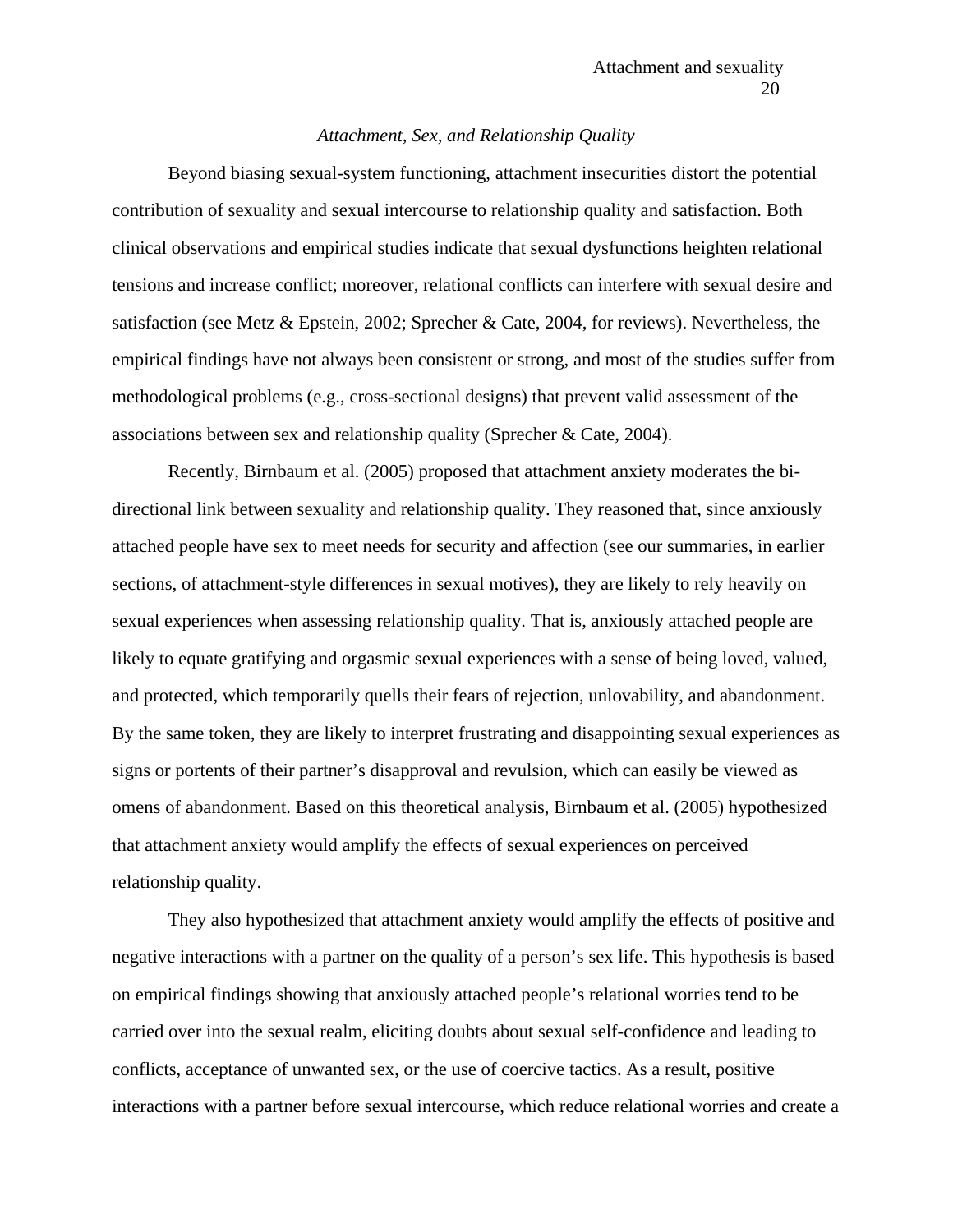heightened sense of felt security, are likely also to reduce *sexual* worries and tensions and increase the likelihood of sexual satisfaction. On the other hand, relational tensions and conflicts, which exacerbate an anxious person's insecurity and fear of rejection, can be expected to heighten worries during sexual activities and reduce and the person's sense of sexual satisfaction.

To test these hypotheses, Birnbaum et al. (2005) asked both members of heterosexual cohabiting couples about their attachment orientations and then asked them to complete daily diary measures of interactions with their partner and the quality of their relationship for a period of 42 consecutive days. Each time they had sex during the 42-day period, study participants were also asked to report immediately on their thoughts and feelings related to the sexual episode. Birnbaum et al. (2005) were thus able to explore whether attachment orientation moderates (a) the extent to which having sex on a given day and the quality of that sexual experience contribute to reports of relationship quality the next day (after controlling for relationship quality on the initial day), and (b) the effect of relationship quality on a given day on the likelihood of having sex the next day and on the quality of that sexual experience.

The findings supported the hypothesis that attachment anxiety would amplify the effects of sexual experiences on relationship quality: Having sex or experiencing positive feelings during sexual intercourse on one day had a significant positive effect on next-day interactions with the partner and on appraisals of relationship quality *among highly anxious persons but not among less anxious (more securely attached) persons*. The study also documented the importance of gratifying sexual experiences for dampening anxiously attached people's relational worries. The usual negative effects of attachment anxiety on daily interactions and appraisals of relationship quality were notably weakened on days following sexual activities with the partner and the experience of positive feelings during sexual intercourse.

Interestingly, although both anxious men and anxious women exhibited a strong association between daily sexual experiences and relationship quality, there were some notable gender differences. Whereas anxious women's appraisals of their interactions with their partner were mainly affected by the feelings they experienced while having sex the previous day, highly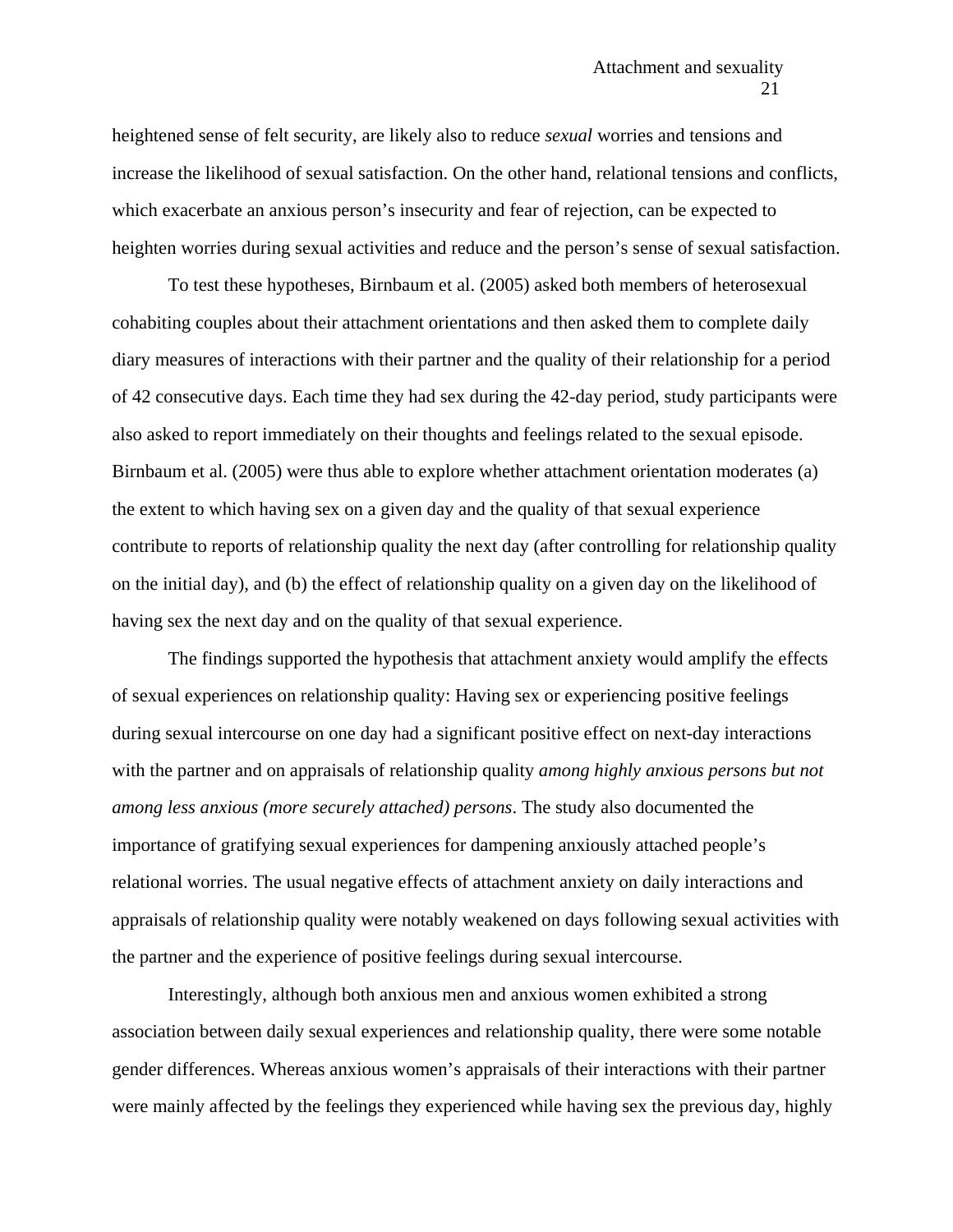anxious men's relational appraisals were mainly affected by the mere fact of having engaged in sexual activities. That is, for anxious men, having sex per se had a salutary effect on their assessment of the relationship. For anxious women, having sex per se was not enough to assuage relational worries; instead, the quality of their sexual experience determined their feelings about the relationship. In both cases, however, anxious people were using sexual activity (having sex at all or having a good sexual experience) as a "barometer" of relationship quality (Davis et al., 2004).

Birnbaum et al. (2005) also found that attachment anxiety amplifies the association between the quality of social interactions on one day and feelings during sexual intercourse the next day, although this effect was more pronounced for women than for men. Specifically, negative interactions on one day caused anxious women, but not their less anxious counterparts, to experience more negative feelings during sexual intercourse the next day. Interestingly, however, when anxious women had positive social interactions on one day and engaged in sexual intercourse the next day, they tended to report especially positive feelings about the sexual activity. These results are similar to findings obtained by Simpson, Rholes, Campbell, Tran, and Wilson (2003) in their studies of postpartum depression in married women. When anxious women perceived their husbands as supportive during the pregnancy, they were no more likely than less anxious women to become depressed after delivering the baby. But if they perceived their husband as unsupportive during the pregnancy, they were much more vulnerable than less anxious women to postpartum depression.

Overall, Birnbaum et al.'s (2005) findings indicate that attachment anxiety creates a stronger link between sexual experiences and relationship quality. Attachment anxious people, particularly women, seem to conflate sex and love, making it likely that feelings about sex will be translated to feelings about the relationship in general, and vice versa. At the same time, Birnbaum et al.'s (2005) findings imply that sex and other aspects of romantic love, such as attachment and caregiving, are relatively independent systems in less anxious (more secure) adults. This is consistent with Diamond's (2003) view that the processes underlying sexual desire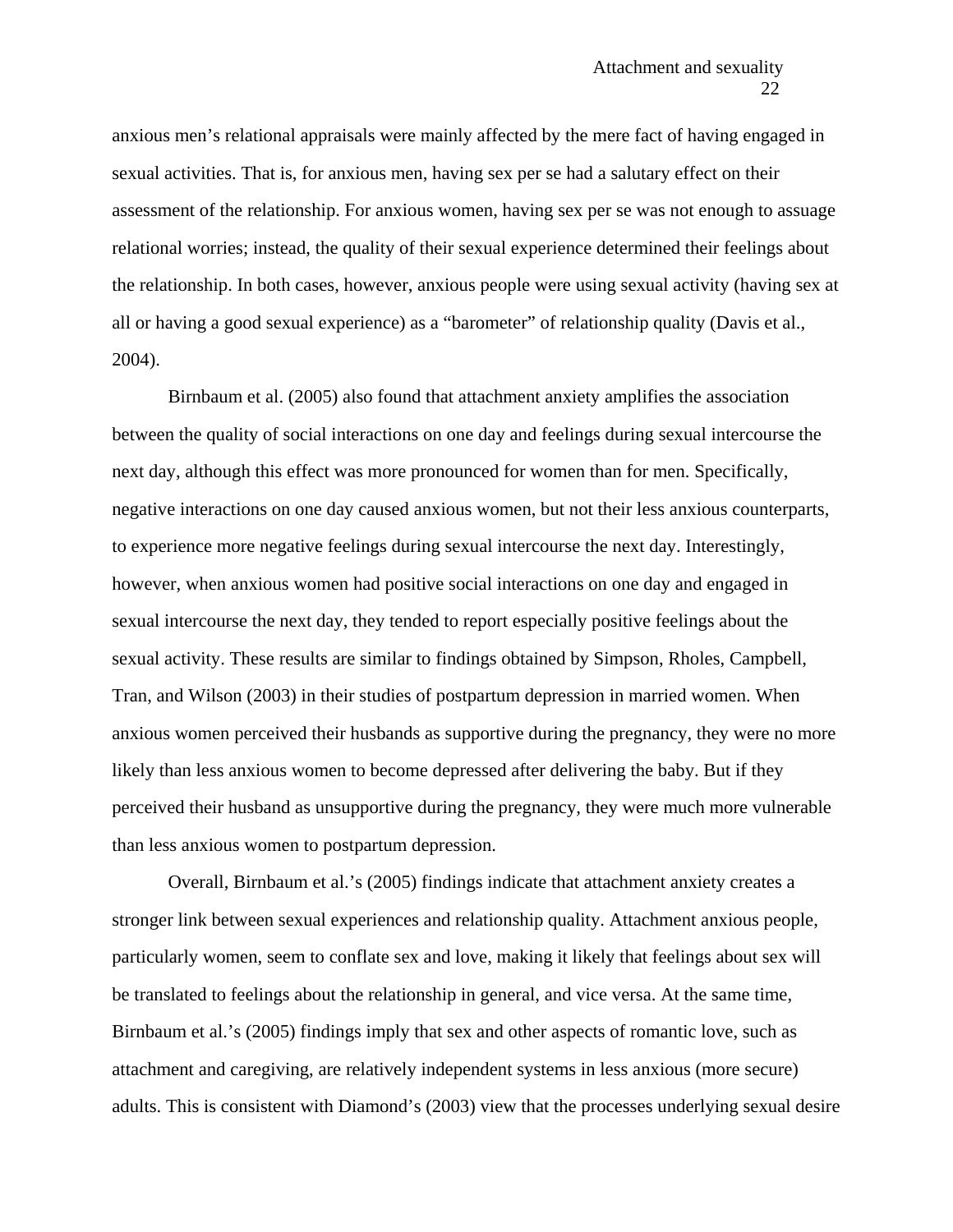and affectional bonding are functionally distinct and that sexual and affectional motives and bonds are not necessarily the same.

#### *Resolution of the Oedipal Complex and Attainment of Mature Sexuality*

We now turn to a perhaps more surprising example of the interplay between attachment and sexuality, namely the effect of attachment style on resolution of the oedipal complex (which is thought by psychoanalysts to be part of normal development of mature sexuality). Although many psychoanalysts failed to consider the role of primary caregivers as attachment figures, they did contend that gratifying and loving interactions with primary caregivers during the first few years of life, and the consequent consolidation of "good object" representations, facilitate resolution of the oedipal complex (e.g., Klein, 1945; Lupinacci, 1998; Tognoli, 1987). In contrast, early painful experiences with primary caregivers can generate strong feelings of hostility, anger, and envy, unrealistic desires for merger and exclusivity, and reliance on archaic, schizoid-paranoid defenses (e.g., splitting, projection), which jeopardize effective handling of oedipal issues and give rise to subsequent conflicts in the sexual and romantic realms.

In a creative merger of attachment theory and other psychoanalytic writings, Eagle (1997) proposed that early experiences with responsive and supportive attachment figures and the consequent development of attachment security are likely to promote adequate resolution of the oedipal complex. In our view, attachment security is an inner resource that allows effective coping with many normative developmental transitions, including resolution of the oedipal conflict (Mikulincer & Shaver, 2005). Whereas secure children's positive working models of others allow them to appreciate their parents' goodwill and love despite competition with the same-sex parent and loss of an imagined exclusive relationship with the opposite-sex parent, secure children's positive working models of self allow them to maintain a sense of self-worth and self-efficacy despite their "inferior" position in the oedipal triangle. These mental representations, combined with a sense of competence and autonomy, openness to new and challenging experiences, ability to empathize with parents' feelings, and reliance on constructive ways of coping (Mikulincer & Shaver, 2005), facilitate a smooth transition through the oedipal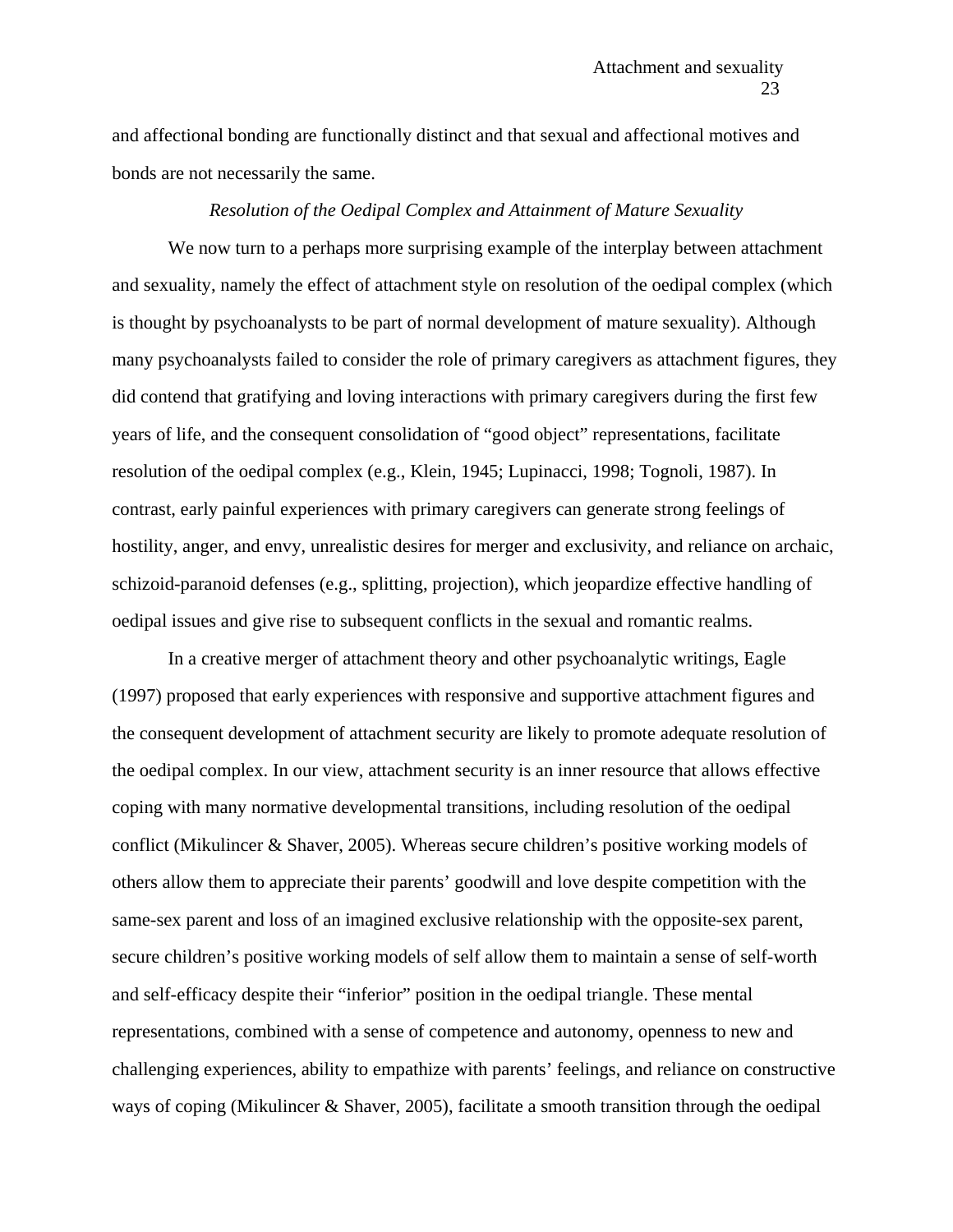period. In other words, secure children, adolescents, and adults can integrate pre-oedipal and oedipal parental representations without feeling hostile or resentful. Moreover, they can become deeply involved with romantic partners without attempting to recreate the oedipal situation, and can direct both sexual desire and tender caregiving toward their adult romantic partners.

In contrast, negative attachment experiences in childhood and the consolidation of insecure patterns of attachment are likely to interfere with resolution of the oedipal conflict. For avoidant children, who possess negative models of primary caregivers, the oedipal triangle can further increase pre-oedipal hostility and anger, exacerbate their defensively detached stance in close relationships, and eventually extend this detachment into the sexual realm. For anxiously attached children, the oedipal triangle can be experienced as traumatic because it frustrates their infantile wish to control and merge with a primary caregiver and inflames their unmet needs for security and love. As a result, anxious children are likely to have difficulty abandoning their oedipal object, and may continue to search for a similar person in their adult romantic relationships. This in turn will perpetuate the oedipal drama and cause the anxious person to confuse sexual desire with yearning for love, acceptance, and merger. This lack of resolution of the oedipal conflict may exacerbate anxious adults' difficulties in establishing long-lasting couple relationships, their strong ambivalence toward sexuality and love, and their sexualization of the needs for security and affection.

We are currently examining some of these ideas empirically. In particular, we are exploring the extent to which unconscious activation of oedipal imagery has differential effects on secure and insecure adults' patterns of sexual and relational impulses. In an initial study, we examined the effects of subliminal exposure to an oedipal scene (an erotic picture of a nude child touching the genital area of a nude adult woman) on men's ratings of the sexual attractiveness of other women. If anxiously attached men continue to harbor oedipal remnants and express them in their sexual relationships, unconscious activation of oedipal representations should increase their sexual desire and heighten their perception of available women as attractive. This effect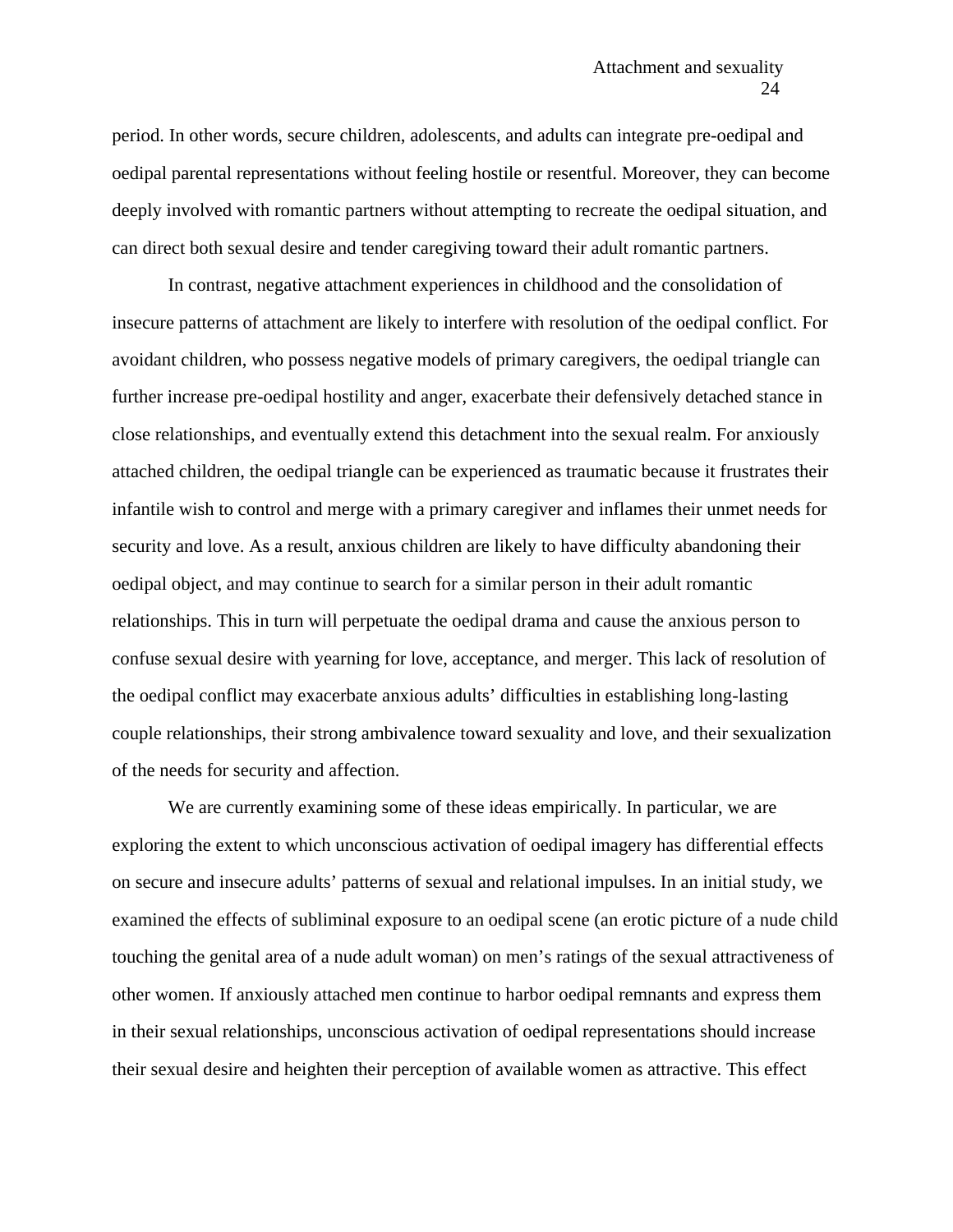should be absent in less anxious men, who might even react to oedipal representations with disgust or distaste and, as a consequence, view possible sexual partners as less attractive.

In a preliminary study, we assessed male undergraduates' attachment orientations during a class period and then invited them to participate in an experiment in which they were asked to rate the attractiveness and sexual allure of a series of women appearing in magazine advertisements. Before each rating, however, the men were exposed for 20 milliseconds (which is too brief a time to allow conscious perception) to either the oedipal picture or one of four control pictures (a nude woman, a nude child, a dressed child with a dressed woman in a nonerotic posture, a geometrical figure). The results supported our hypothesis. Men who scored high on attachment anxiety and were exposed subliminally to the oedipal picture rated the women as more attractive and more sexually arousing compared with ratings in the control conditions. In contrast, men who scored low on attachment anxiety and were exposed subliminally to the oedipal picture rated the women they were shown as less attractive and less sexually arousing compared with ratings in the control conditions. Interestingly, although the parallel results for avoidance were not statistically significant, more avoidant men reacted similarly to anxious men: They rated pictured women's attractiveness higher following subliminal exposure to the oedipal picture. These findings, though quite preliminary, are compatible with the hypothesis that attachment insecurity impedes resolution of the oedipal complex and therefore interferes with mature sexuality. The results need to be replicated, and parallel studies of women should be conducted.

Recent studies of pedophiles provide additional evidence for a link between attachment insecurity and failure to achieve mature sexuality. Six separate studies have examined differences in self-reported attachment orientation between incarcerated pedophiles and control samples of incarcerated non-sexual offenders, some of whom had engaged in violence and some who had not. Four of these studies (Lyn & Burton, 2004; Marsa et al., 2004; Sawle & Kear-Colwell, 2001; Ward, Hudson, & Marshall, 1996) found that pedophiles scored higher on attachment anxiety than other incarcerated men and were more likely to exhibit a fearful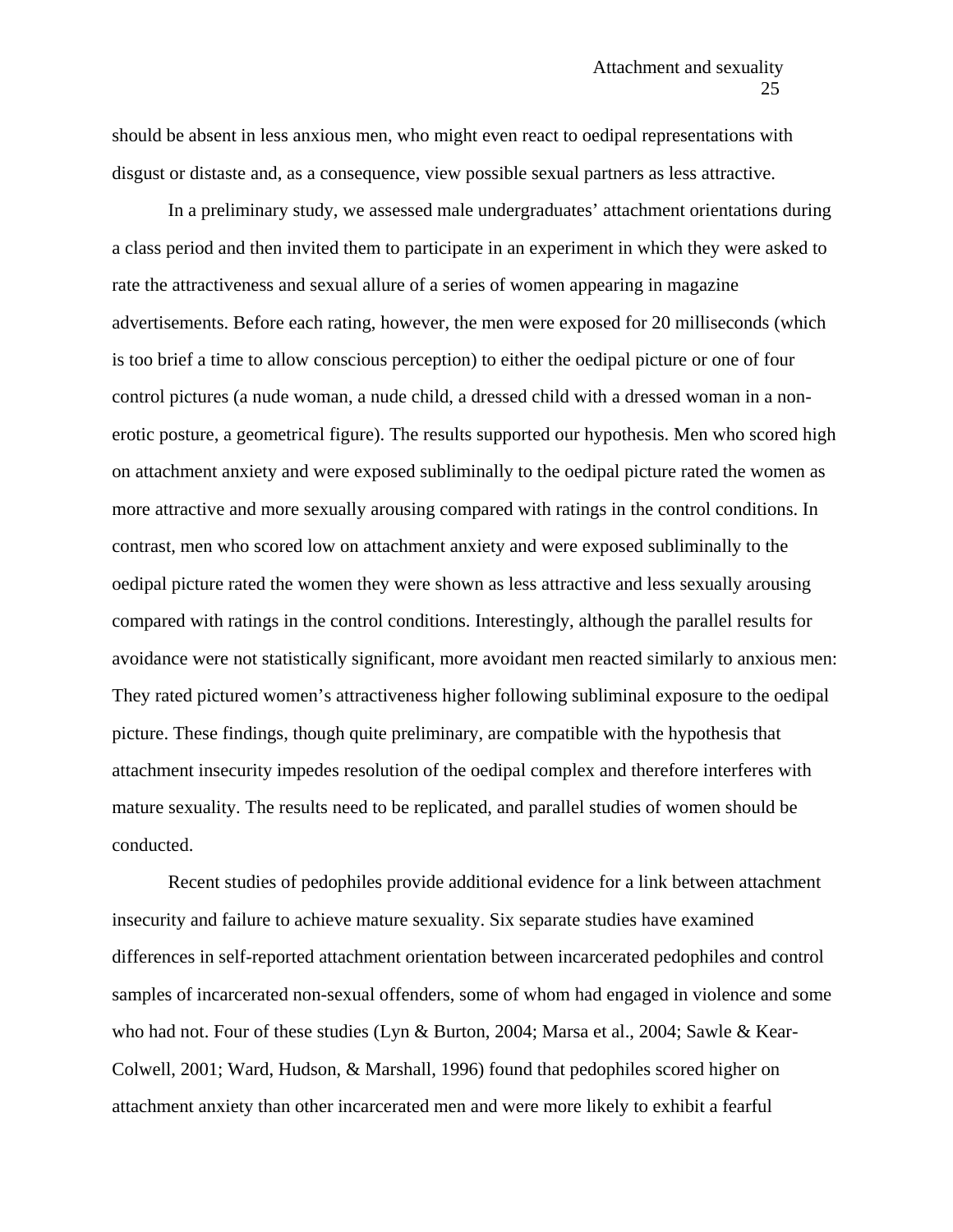attachment style (high anxiety combined with high avoidance). Hampering a clear conclusion on the matter, however, two other studies (Baker & Beech, 2004; Smallbourne & Dadds, 1998) found no significant difference in attachment orientation between pedophiles and other criminals. Despite the conflicting results, the preponderance of supportive evidence suggests that future studies should be conducted on links between attachment insecurity and sexual pathology.

### *Concluding Comments*

In a recent discussion of attachment-focused psychoanalytic psychotherapy, Laschinger, Purnell, Schwartz, White, and Wingfield (2004) extended Bowlby's (1973) distinction between "anger of hope" and "anger of despair" to the sexual realm. They proposed that attachment security is conducive to a "sexuality of hope," in which sexual desire provides a solid bridge between one's subjective world and a partner's subjectivity, and fosters genuine intimacy and a mutually satisfying relationship. In contrast, attachment insecurity can lead either to a sexuality of despair – "the sexuality of one whose subjectivity has been denied by past or present attachment failure, a sadomasochistic sexuality that denies the other [his or her] subjectivity" (Laschinger et al., 2004, p. 154) – or to melancholic sexuality, "an arctic wasteland, cold and devoid of relationships" (Laschinger et al., 2004, p. 156).

In this article we have summarized evidence indicating that anxiously attached adults are vulnerable to a sexuality of despair and avoidant adults are vulnerable to melancholic sexuality. In addition, new laboratory findings (Gillath & Schachner, in press) indicate that contextual priming of mental representations of attachment security fosters a sexuality of hope and creates a bridge between sexual desire and interest in a long-term relationship, even among avoidant individuals. We are therefore quite hopeful that further research on attachment and sexuality, along with the application in therapeutic venues of findings from attachment research, will result in better, more successful treatment of sexual and relational difficulties.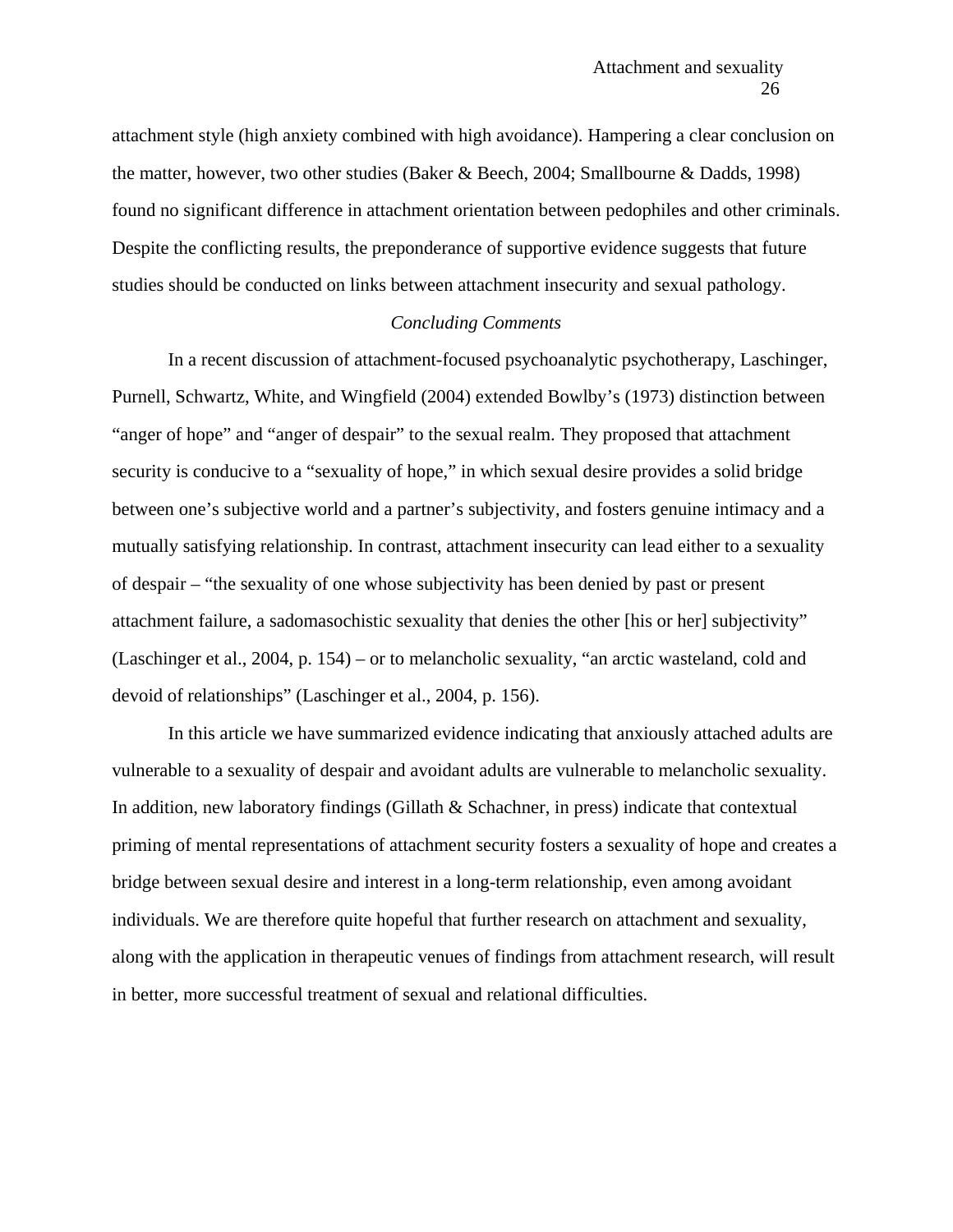## References

- Ainsworth, M. D. S. (1991). Attachment and other affectional bonds across the life cycle. In C. M. Parkes, J. Stevenson-Hinde, & P. Marris (Eds*.), Attachment across the life cycle* (pp. 33-51). New York: Routledge.
- Ainsworth, M. D. S., Blehar, M. C., Waters, E., & Wall, S. (1978). *Patterns of attachment: Assessed in the strange situation and at home*. Hillsdale, NJ: Erlbaum.
- Baker, E., & Beech, A. R. (2004). Dissociation and variability of adult attachment dimensions and early maladaptive schemas in sexual and violent offenders. *Journal of Interpersonal Violence, 19*, 1119-1136.
- Bartels, A., & Zeki, S. (2000). The neural basis of romantic love. *Neuroreport: For Rapid Communication of Neuroscience Research, 11,* 3829-3834.
- Birnbaum, G. E., Reis, H. T., Mikulincer, M., Gillath, O., & Orpaz, A. (2005). When sex is more than just sex: Attachment orientations, sexual experience, and relationship quality. Manuscript submitted for publication.
- Bogaert, A. F., & Sadava, S. (2002). Adult attachment and sexual behavior. *Personal Relationships, 9*, 191-204.
- Bowlby, J. (1969/1982). *Attachment and loss: Vol. 1. Attachment* (2<sup>nd</sup> ed.). New York: Basic Books.
- Bowlby, J. (1973). *Attachment and loss: Vol. 2. Separation: Anxiety and anger*. New York: Basic Books.
- Bowlby, J. (1988). *A secure base: Clinical applications of attachment theory*. London: Routledge.
- Brennan, K. A., Clark, C. L., & Shaver, P. R. (1998). Self-report measurement of adult attachment: An integrative overview. In J. A. Simpson & W. S. Rholes (Eds.), *Attachment theory and close relationships* (pp. 46-76). New York: Guilford Press.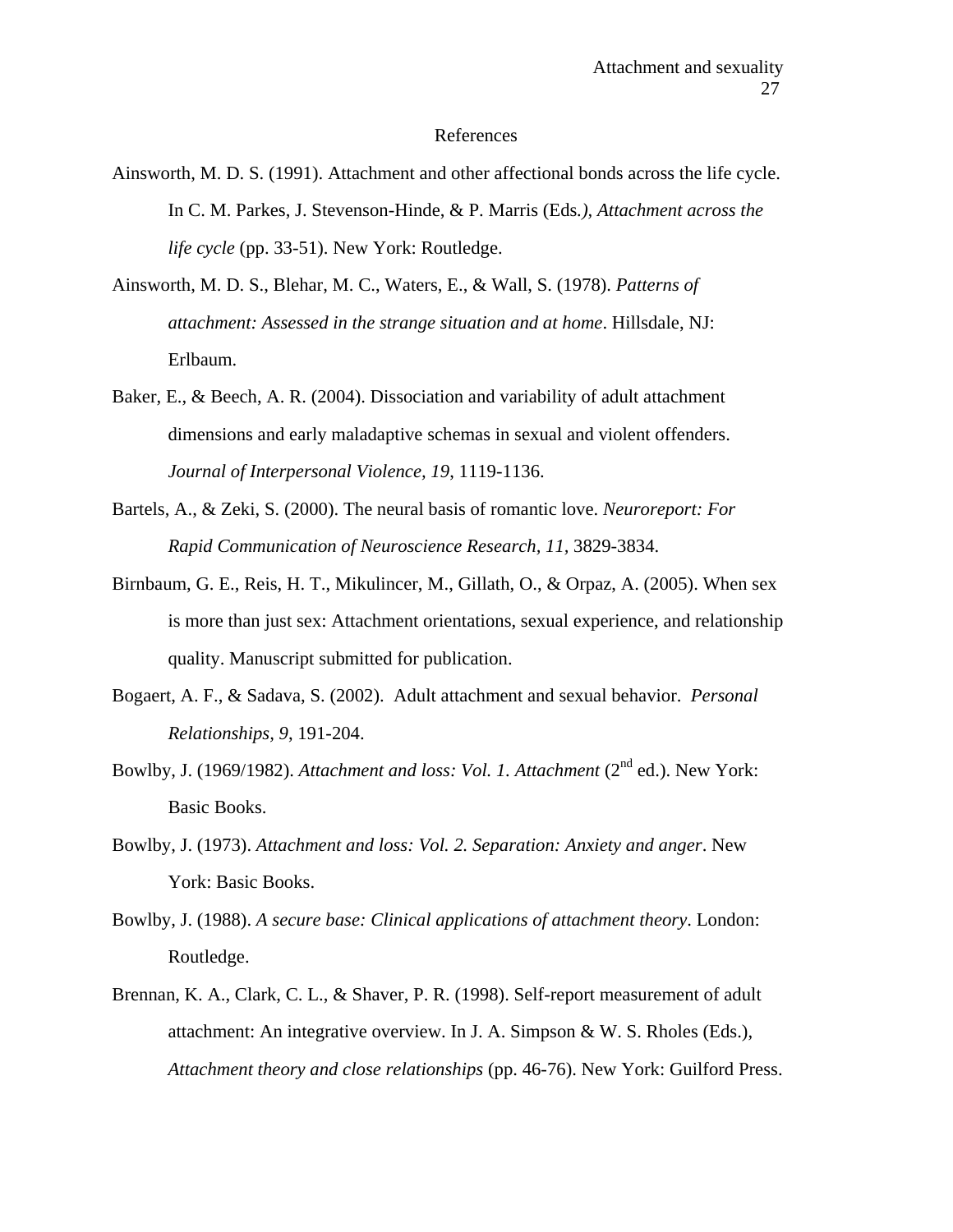- Brennan, K. A., & Shaver, P. R. (1995). Dimensions of adult attachment, affect regulation, and romantic relationship functioning. *Personality and Social Psychology Bulletin, 21*, 267-283.
- Brennan, K. A., Wu, S., & Loev, J. (1998). Adult romantic attachment and individual differences in attitudes toward physical contact in the context of adult romantic relationships. In J. A. Simpson & W. S. Rholes (Eds.), *Attachment theory and close relationships* (pp. 248-256). New York: Guilford.
- Buss, D. M., & Kenrick, D. T. (1998). Evolutionary social psychology. In D. T. Gilbert, S. T. Fiske, & G. Lindzey (Eds.), *Handbook of social psychology* (Vol. 2, pp. 982-1026). New York: McGraw-Hill.
- Cassidy, J., & Kobak, R. R. (1988). Avoidance and its relationship with other defensive processes. In J. Belsky & T. Nezworski (Eds.), *Clinical implications of attachment* (pp. 300-323). Hillsdale, NJ: Erlbaum.
- Ciesla, J. A., Roberts, J. E., & Hewitt, R. G. (2004). Adult attachment and high-risk sexual behavior among HIV-positive patients. *Journal of Applied Social Psychology, 34*, 108-124.
- Cooper, M. L., Pioli, M, Levitt, A., Talley, A., Micheas, L., & Collins, N. L. (in press). Attachment styles, sex motives, and sexual behavior: Evidence for gender specific expressions of attachment dynamics. In M. Mikulincer & G. S. Goodman (Eds.), *Dynamics of love: Attachment, caregiving, and sex*. New York: Guilford Press.
- Cooper, M. L., Shapiro, C. M., & Powers, A. M. (1998). Motivations for sex and risky sexual behavior among adolescents and young adults: A functional perspective. *Journal of Personality and Social Psychology, 75*, 1528-1558.
- Cooper, M. L., Shaver, P. R., & Collins, N. L. (1998b). Attachment styles, emotion regulation, and adjustment in adolescence. *Journal of Personality and Social Psychology, 74*, 1380-1397.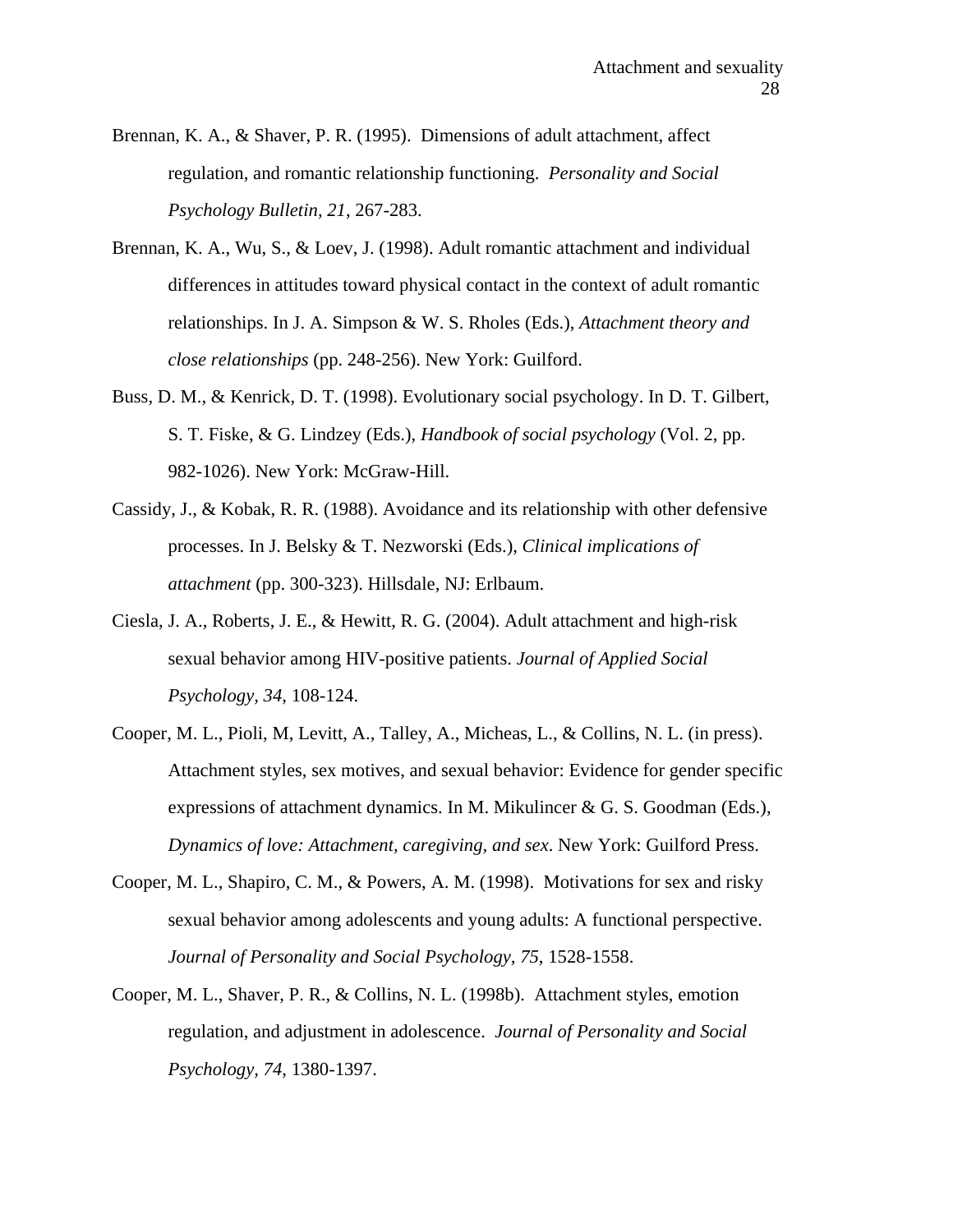- Cyranowski, J. M., & Andersen, B. L. (1998). Schemas, sexuality, and romantic attachment. *Journal of Personality and Social Psychology, 74,* 1364-1379.
- Davis, D., & Vernon, M. (2002). Sculpting the body beautiful: Attachment style, neuroticism, and use of cosmetic surgeries. *Sex Roles, 47,* 129-138.
- Davis, D., Shaver, P. R., & Vernon, M. L. (2004). Attachment style and subjective motivations for sex. *Personality and Social Psychology Bulletin, 30*, 1076-1090.
- Diamond, L. M. (2003). What does sexual orientation orient? A biobehavioral model distinguishing romantic love and sexual desire. *Psychological Review, 110,* 173- 192.
- Eagle, M. (1997). Attachment and psychoanalysis. *British Journal of Medical Psychology, 70*, 217-229.
- Epstein, M. (2005). *Open to desire: Embracing a lust for life*. New York: Gotham Books.
- Feeney, J. A. (1999). Adult romantic attachment and couple relationships. In J. Cassidy & P. R. Shaver (Eds.), *Handbook of attachment: Theory, research, and clinical applications* (pp. 355-377). New York: Guilford Press.
- Feeney, J. A., Hohaus, L., Noller, P., & Alexander, R. P. (2001). *Becoming parents: Exploring the bonds between mothers, fathers, and their infants*. New York: Cambridge University Press.
- Feeney, J. A., Kelly, L., Gallois, C., Peterson, C., & Terry, D. J. (1999). Attachment style, assertive communication, and safer-sex behavior. *Journal of Applied Social Psychology, 29*, 1964-1983.
- Feeney, J. A., Noller, P., & Patty, J. (1993). Adolescents' interactions with the opposite sex: Influence of attachment style and gender. *Journal of Adolescence, 16*, 169- 186.
- Feeney, J. A., Peterson, C., Gallois, C., & Terry, D. J. (2000). Attachment style as a predictor of sexual attitudes and behavior in late adolescence. *Psychology and Health, 14*, 1105-1122.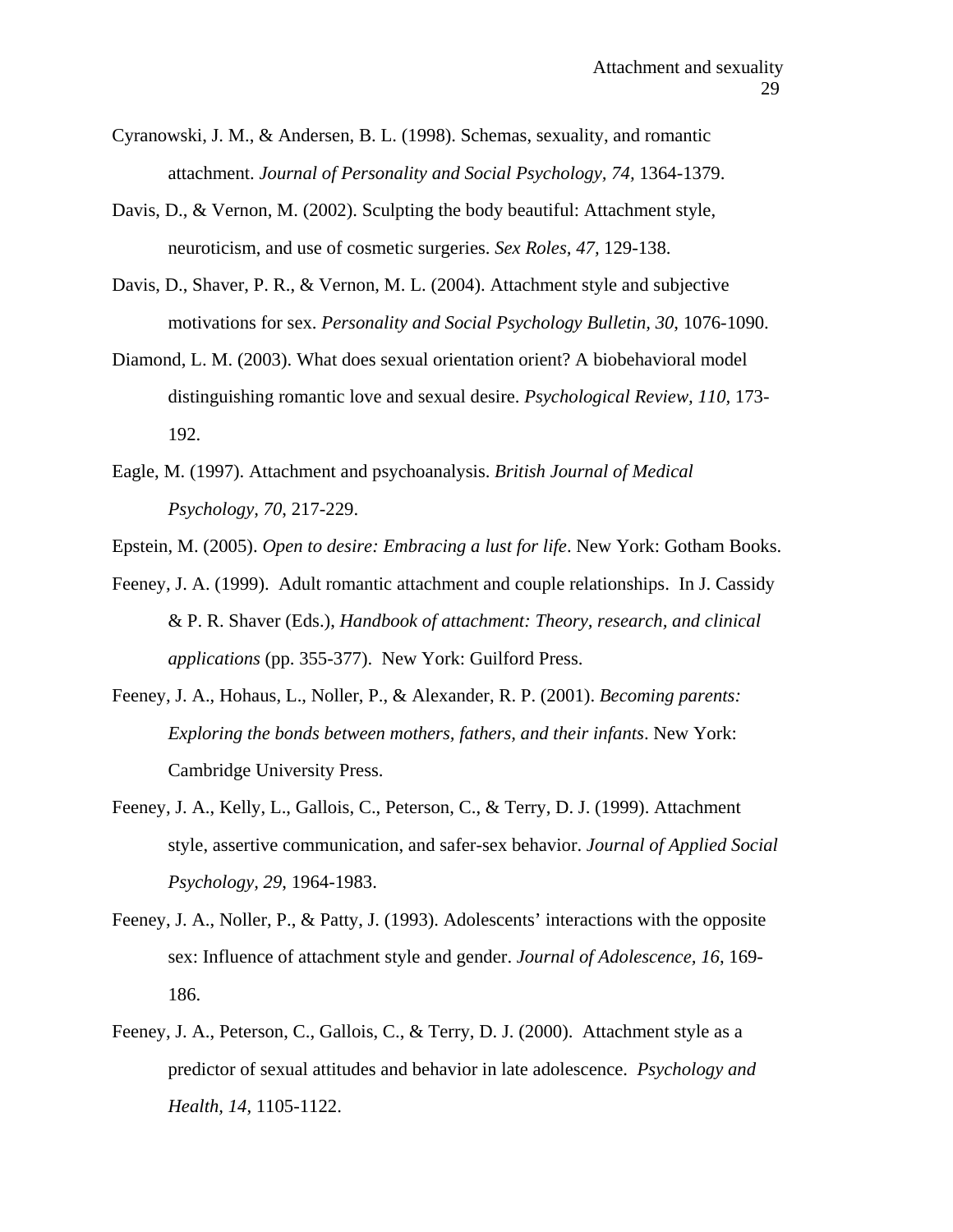- Fisher, H. E., Aron, A., Mashek, D., Li, H., & Brown, L. L. (2002). Defining the brain systems of lust, romantic attraction, and attachment. *Archives of Sexual Behavior, 31,* 413-419.
- Fraley, R. C., & Shaver, P. R. (2000). Adult romantic attachment: Theoretical developments, emerging controversies, and unanswered questions. *Review of General Psychology, 4*, 132-154.
- Gangestad, S. W., & Thornhill, R. (1997). The evolutionary psychology of extra-pair sex: The role of fluctuating asymmetry. *Evolution and Human Behavior, 18*, 69- 88.
- Gentzler, A. L., & Kerns, K. A. (2004). Associations between insecure attachment and sexual experiences. *Personal Relationships, 11*, 249-265.
- Gillath, O., & Schachner, D. A. (in press). How do sexuality and attachment interact? Goals, motives, and strategies. In M. Mikulincer & G. S. Goodman (Eds.), *Dynamics of love: Attachment, caregiving, and sex*. New York: Guilford Press.
- Hazan, C., & Shaver, P. R. (1987). Romantic love conceptualized as an attachment process. *Journal of Personality and Social Psychology, 52*, 511-524.
- Hazan, C., & Zeifman, D. (1999). Pair-bonds as attachments: Evaluating the evidence. In J. Cassidy & P. R. Shaver (Eds.), *Handbook of attachment: Theory, research, and clinical applications* (pp. 336-354). New York: Guilford Press.
- Hazan, C., Zeifman, D., & Middleton, K. (1994, July). *Adult romantic attachment, affection, and sex.* Paper presented at the 7<sup>th</sup> International Conference on Personal Relationships, Groningen, The Netherlands.
- Hill, C. A., & Preston, L. K. (1996). Individual differences in the experience of sexual motivation: Theory and measurement of dispositional sexual motives. *The Journal of Sex Research, 33*, 27-45.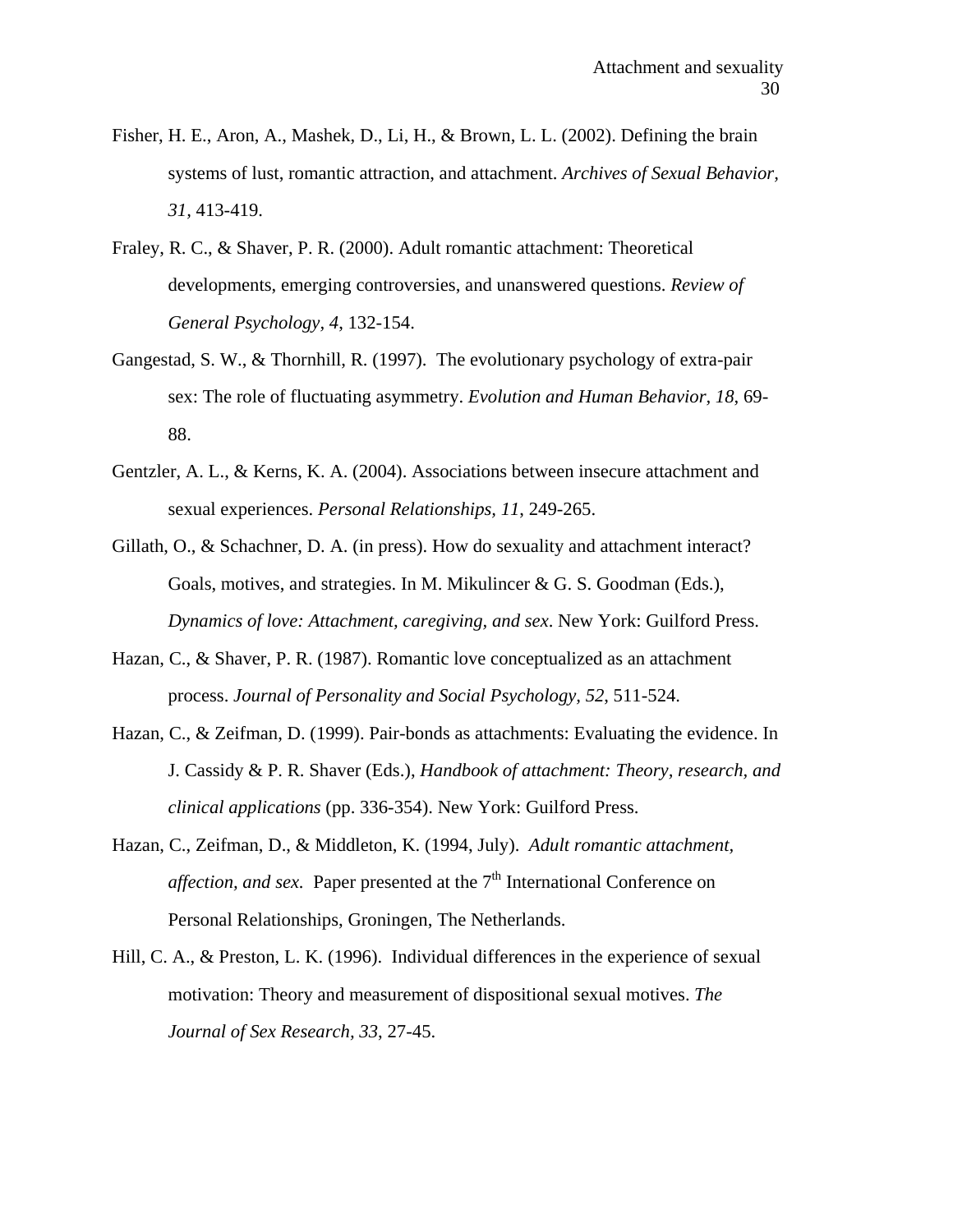- Impett, E. A., & Peplau, L. A. (2002). Why some women consent to unwanted sex with a dating partner: Insights from attachment theory. *Psychology of Women Quarterly, 26*, 360-370.
- Klein, M. (1945/1989). The Oedipus complex in the light of early anxieties. Reprinted in R. Britton, M.Feldman, & E. O'Shaughnessy (Eds.), *The Oedipus complex today: Clinical implications.* London: Karnac Books
- Laschinger, B., Purnell, C., Schwartz, J., White, K., & Wingfield, R. (2004). Sexuality and attachment from a clinical point of view. *Attachment and Human Development, 6*, 151-164.
- Lyn, T. S., & Burton, D. L. (2004). Adult attachment and sexual offender status. *American Journal of Orthopsychiatry, 74*, 150-159.
- Lupinacci, M. A. (1998). Reflections on the early stage of the Oedipus complex: The parental couple in relation to psychoanalytic work*. Journal of Child Psychotherapy, 24*, 409-421.
- Marsa, F., O'Reilly, G., Carr, A., Murphy, P., O'Sullivan, M., Cotter, A., & Hevey, D. (2004). Attachment styles and psychological profiles of child sex offenders in Ireland*. Journal of Interpersonal Violence, 19*, 228-251.
- Metz, M. E., & Epstein, N. (2002). Assessing the role of relationship conflict in sexual dysfunction. *Journal of Sex and Marital Therapy, 28,* 139-164.
- Mikulincer, M. (1998). Adult attachment style and affect regulation: Strategic variations in self-appraisals. *Journal of Personality and Social Psychology, 75,* 420-435.
- Mikulincer, M., & Shaver, P. R. (2003). The attachment behavioral system in adulthood: Activation, psychodynamics, and interpersonal processes. In M. P. Zanna (Ed.), *Advances in experimental social psychology* (Vol. 35, pp. 53-152). New York: Academic Press.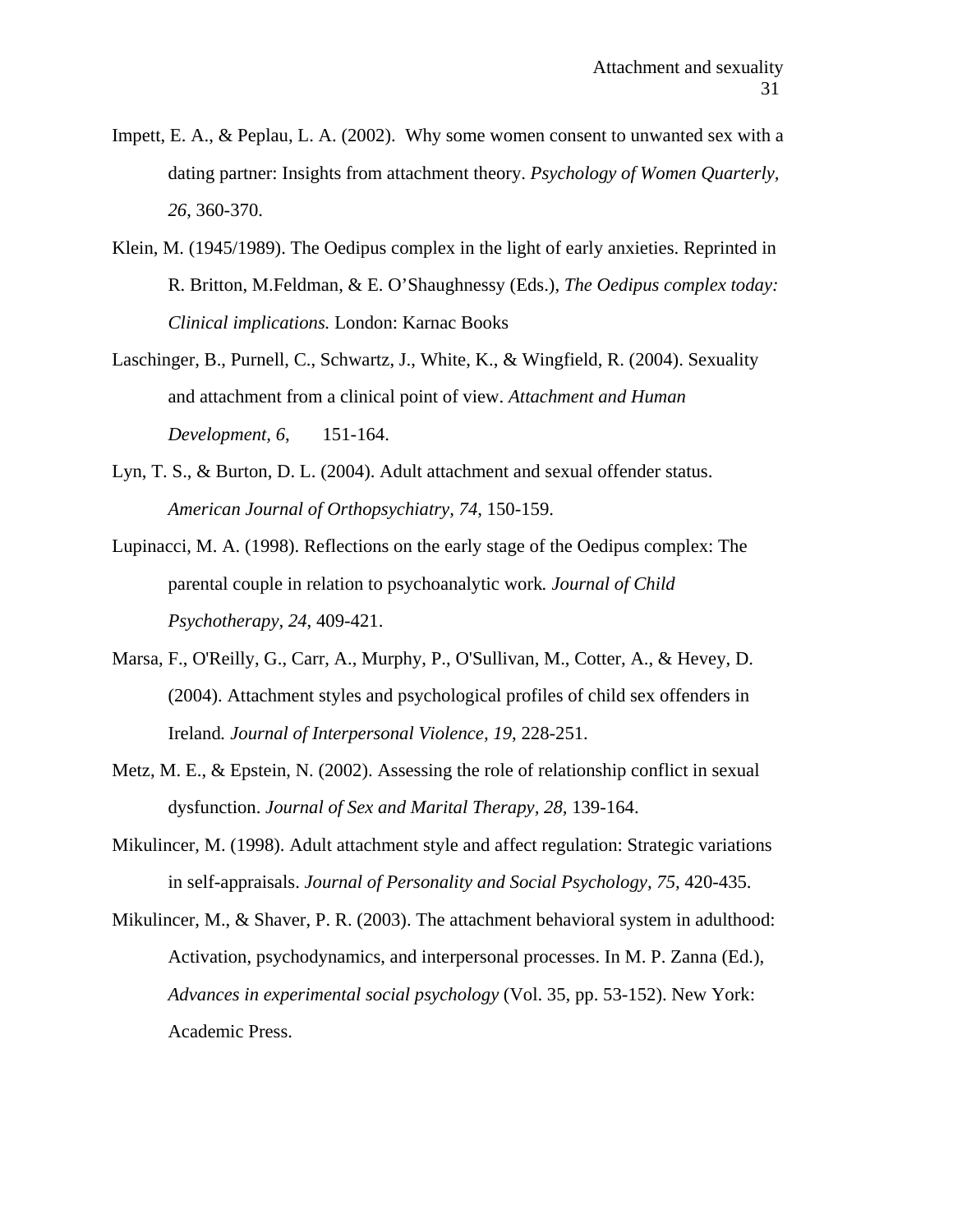- Paul, E. L., McManus, B., & Hayes, A. (2000). "Hookups": Characteristics and correlates of college students' spontaneous and anonymous sexual experiences. *The Journal of Sex Research, 37*, 76-88.
- Sawle, G. A., & Kear-Colwell, J. (2001). Adult attachment style and pedophilia: A developmental perspective. *International Journal of Offender Therapy and Comparative Criminology, 45*, 32-50.
- Schachner, D. A., & Shaver, P. R. (2002). Attachment style and human mate poaching. *New Review of Social Psychology, 1*, 122-129.
- Schachner, D. A., & Shaver, P. R. (2004). Attachment dimensions and motives for sex. *Personal Relationships, 11,* 179-195.
- Shafer, A. B. (2001). The big five and sexuality trait terms as predictors of relationships and sex. *Journal of Research in Personality, 35*, 313-338.
- Shaver, P. R., & Hazan, C. (1988). A biased overview of the study of love. *Journal of Social and Personal Relationships*, *5*, 473-501.
- Shaver, P. R., & Hazan, C. (1993). Adult romantic attachment: Theory and evidence. In D. Perlman & W. Jones (Eds.), *Advances in personal relationships* (Vol. 4, pp. 29-70). London: Jessica Kingsley.
- Shaver, P. R., & Mikulincer, M. (2002). Attachment-related psychodynamics. *Attachment and Human Development, 4*, 133-161*.*
- Shaver, P. R., & Mikulincer, M. (in press). A behavioral systems approach to romantic love relationships: Attachment, caregiving, and sex. In R. J. Sternberg & K. Weis (Eds.), *The psychology of love* (2<sup>nd</sup> ed.). New Haven, CT: Yale University Press.
- Simpson, J. A., & Gangestad, S. W. (1991). Individual differences in sociosexuality: Evidence for convergent and discriminant validity. *Journal of Personality and Social Psychology, 60*, 870-883.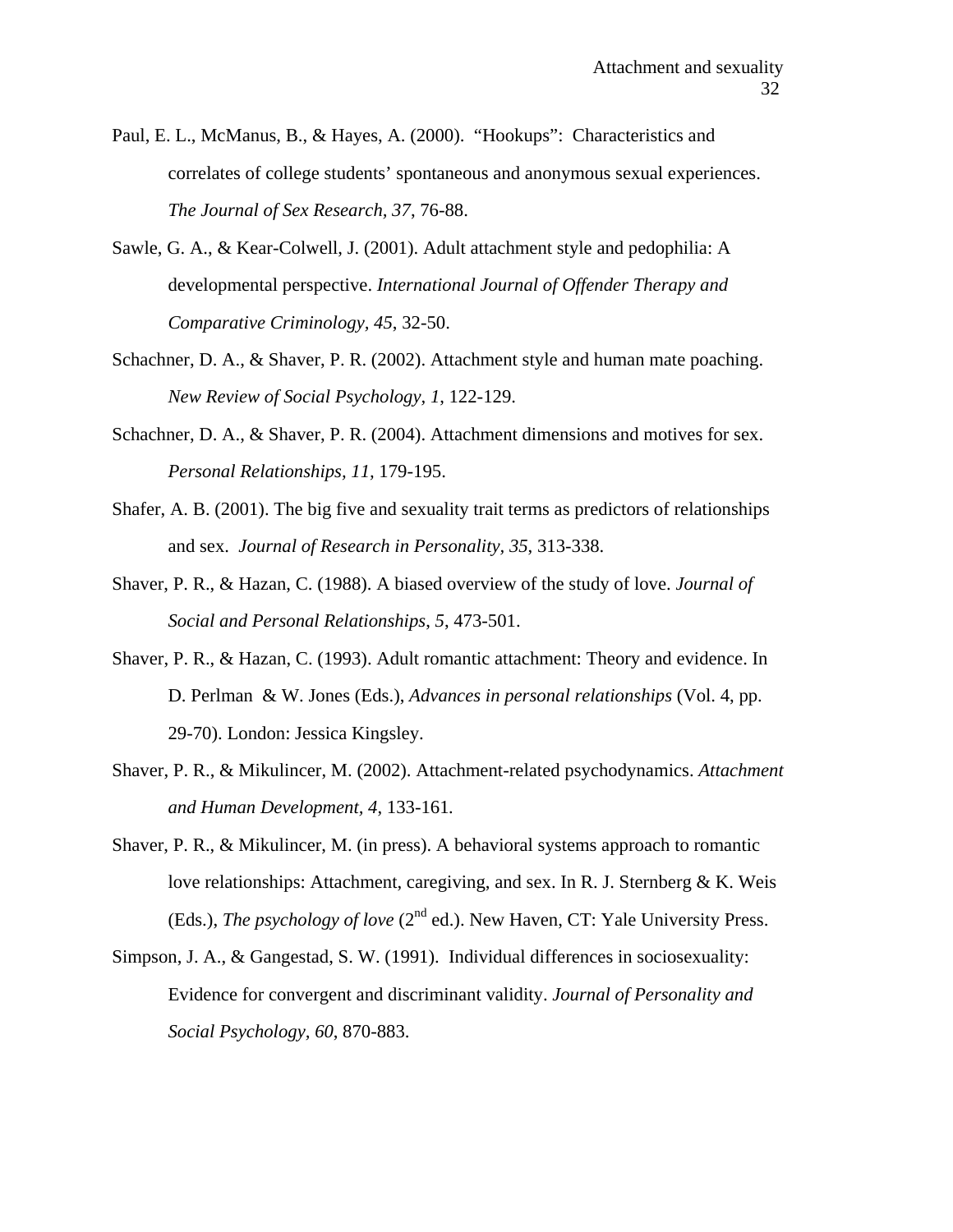- Simpson, J. A., Rholes, W. S., Campbell, L., Tran, S., & Wilson, C. L. (2003). Adult attachment, the transition to parenthood, and depressive symptoms. *Journal of Personality and Social Psychology, 84*, 1172-1187.
- Smallbone, S. W., & Dadds, M. R. (1998). Childhood attachment and adult attachment in incarcerated adult male sex offenders. *Journal of Interpersonal Violence, 13*, 555- 573.
- Smallbone, S. W., & Dadds, M. R. (2000). Attachment and coercive sexual behavior. *Sexual Abuse: Journal of Research and Treatment, 12*, 3-15.
- Smallbone, S. W., & Dadds, M. R. (2001). Further evidence for a relationship between attachment insecurity and coercive sexual behavior in nonoffenders. *Journal of Interpersonal Violence, 16*, 22-35.
- Sprecher, S., & Cate, R. M. (2004). Sexual satisfaction and sexual expression as predictors of relationship satisfaction and stability. In J. H. Harvey, A. Wenzel, & S. Sprecher (Eds.), *Handbook of sexuality in close relationships* (pp. 235-256). Mahwah, NJ: Erlbaum.
- Sprecher, S., & Regan, P. C. (1998). Passionate and companionate love in courting and young married couples. *Sociological Inquiry, 68,* 163-185.
- Sroufe, L. A., & Waters, E. (1977). Attachment as an organizational construct. *Child Development, 48*, 1184-1199.
- Stephan, C. W., & Bachman, G. F. (1999). What's sex got to do with it? Attachment, love schemas, and sexuality. *Personal Relationships, 6*, 111-123.
- Tognoli, P. L. (1987). Reflection on Oedipus in Sophocles' tragedy and in clinical practice. *International Review of Psychoanalysis, 14*, 475-482.
- Tracy, J. L., Shaver, P. R., Albino, A. W., & Cooper, M. L. (2003). Attachment styles and adolescent sexuality. In P. Florsheim (Ed.), *Adolescent romance and sexual behavior: Theory, research, and practical implications* (pp. 137-159). Mahwah, NJ: Erlbaum.